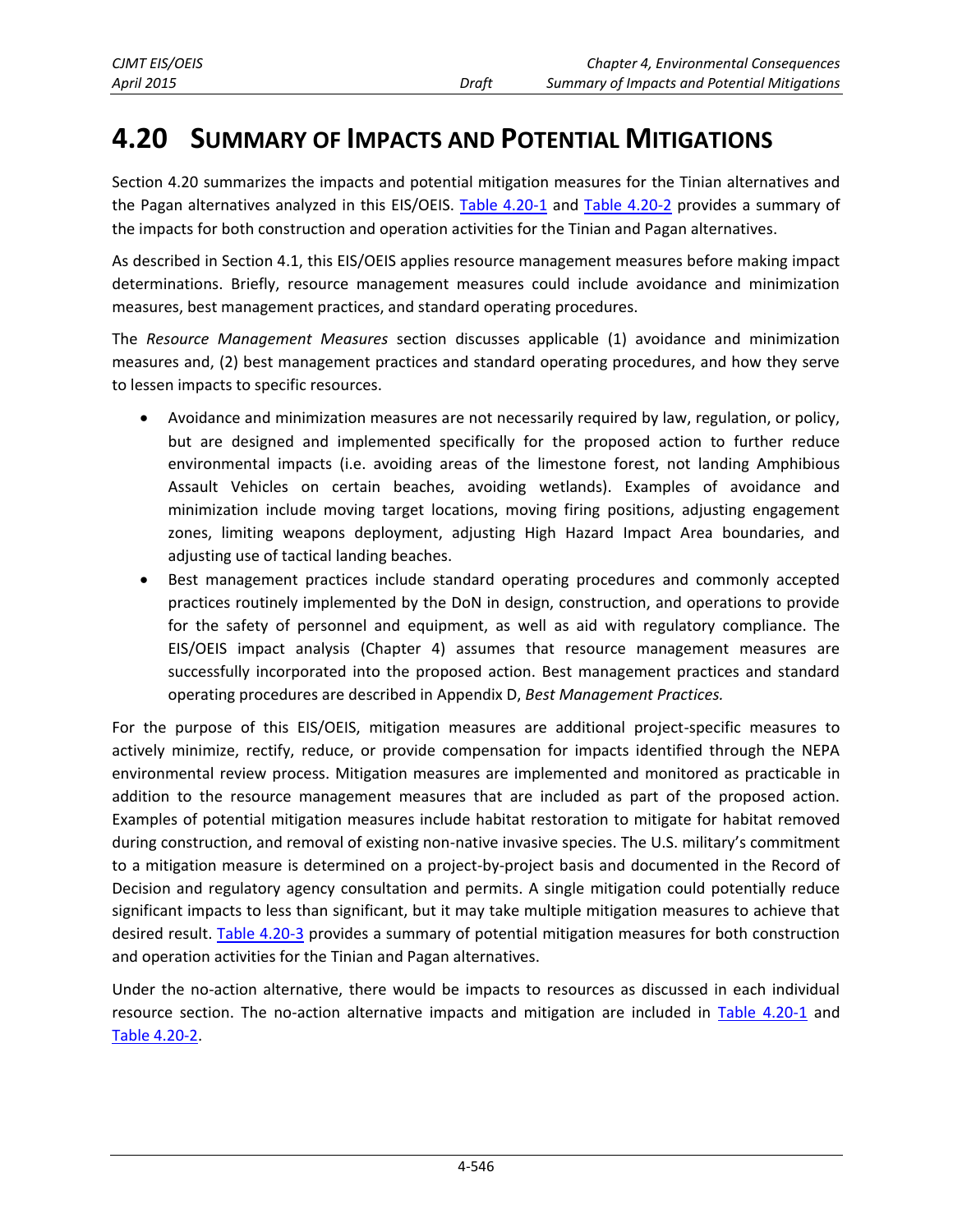## **4 4.20.1 Sum mmary of Im mpacts for Ti inian Altern natives**

Table 4.20-1 contains a summary of impacts for Tinian alternatives for all resource areas.

|                                | <b>Tinian</b>       |                  | <b>Tinian</b>       |                  |                     | <b>Tinian</b>    |                     | <b>No-Action Alternative</b> |  |
|--------------------------------|---------------------|------------------|---------------------|------------------|---------------------|------------------|---------------------|------------------------------|--|
| <b>Resource Area</b>           |                     | (Alternative 1)  |                     | (Alternative 2)  | (Alternative 3)     |                  |                     |                              |  |
| <b>Geology and Soils</b>       | <b>Construction</b> | <b>Operation</b> | <b>Construction</b> | <b>Operation</b> | <b>Construction</b> | <b>Operation</b> | <b>Construction</b> | <b>Operation</b>             |  |
| Topography                     | LSI                 | LSI              | LSI                 | LSI              | LSI                 | LSI              | LSI                 | LSI                          |  |
| Geology                        | LSI                 | LSI              | LSI                 | LSI              | LSI                 | LSI              | LSI                 | LSI                          |  |
| <b>Soils</b>                   | LSI                 | LSI              | LSI                 | LSI              | LSI                 | LSI              | LSI                 | LSI                          |  |
| <b>Prime Farmland Soils</b>    | LSI                 | SI               | LSI                 | SI               | LSI                 | SI               | LSI                 | LSI                          |  |
| <b>Water Resources</b>         | <b>Construction</b> | <b>Operation</b> | <b>Construction</b> | <b>Operation</b> | <b>Construction</b> | <b>Operation</b> | <b>Construction</b> | <b>Operation</b>             |  |
| <b>Surface Water Resources</b> | ΝI                  | ΝI               | ΝI                  | ΝI               | ΝI                  | ΝI               | LSI                 | LSI                          |  |
|                                | (Lake Hagoi,        | (Lake Hagoi,     | (Lake Hagoi,        | (Lake Hagoi,     | (Lake Hagoi,        | (Lake Hagoi,     |                     |                              |  |
|                                | <b>Bateha</b>       | <b>Bateha</b>    | Bateha              | <b>Bateha</b>    | Bateha              | <b>Bateha</b>    |                     |                              |  |
|                                | isolated            | isolated         | isolated            | isolated         | isolated            | isolated         |                     |                              |  |
|                                | wetlands)           | wetlands)        | wetlands)           | wetlands)        | wetlands)           | wetlands)        |                     |                              |  |
|                                | LSI                 | LSI              | LSI                 | LSI              | LSI                 | LSI              |                     |                              |  |
|                                | (Mahalana           | (Mahalang        | (Mahalang           | (Mahalang        | (Mahalang           | (Mahalang        |                     |                              |  |
|                                | Complex)            | Complex)         | Complex)            | Complex)         | Complex)            | Complex)         |                     |                              |  |
|                                | LSI                 | LSI              | LSI                 | LSI              | LSI                 | LSI              |                     |                              |  |
|                                | (flooding           | (flooding        | (flooding           | (flooding        | (flooding           | (flooding        |                     |                              |  |
|                                | hazards and         | hazards and      | hazards and         | hazards and      | hazards and         | hazards and      |                     |                              |  |
|                                | surface water       | surface water    | surface water       | surface water    | surface water       | surface water    |                     |                              |  |
|                                | quality)            | quality)         | quality)            | quality)         | quality)            | quality)         |                     |                              |  |
| <b>Groundwater Resources</b>   | LSI                 | LSI              | LSI                 | LSI              | LSI                 | LSI              | LSI                 | LSI                          |  |
| Nearshore Water                | LSI                 | LSI              | LSI                 | LSI              | LSI                 | LSI              | LSI                 | LSI                          |  |
| Resources                      |                     |                  |                     |                  |                     |                  |                     |                              |  |
| <b>Air Quality</b>             | <b>Construction</b> | <b>Operation</b> | <b>Construction</b> | <b>Operation</b> | <b>Construction</b> | <b>Operation</b> | <b>Construction</b> | <b>Operation</b>             |  |
| Air Quality (General)          | LSI                 | LSI              | LSI                 | LSI              | LSI                 | LSI              | LSI                 | LSI                          |  |

<span id="page-1-0"></span>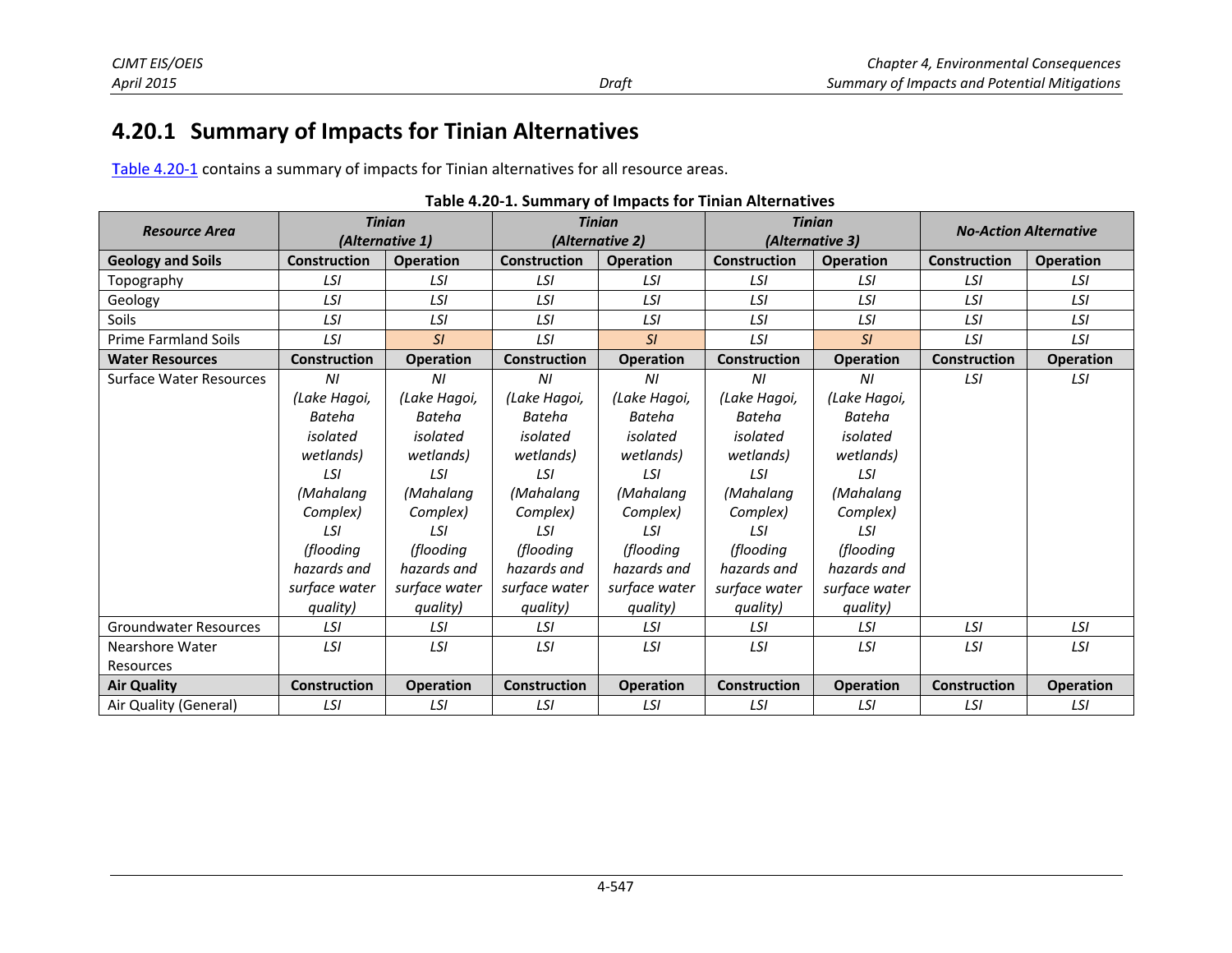| <b>Resource Area</b>                             |                     | <b>Tinian</b><br>(Alternative 1) | <b>Tinian</b><br>(Alternative 2) |                        | <b>Tinian</b><br>(Alternative 3) |                        | <b>No-Action Alternative</b> |                       |
|--------------------------------------------------|---------------------|----------------------------------|----------------------------------|------------------------|----------------------------------|------------------------|------------------------------|-----------------------|
| <b>Noise</b>                                     | <b>Construction</b> | <b>Operation</b>                 | <b>Construction</b>              | <b>Operation</b>       | <b>Construction</b>              | <b>Operation</b>       | <b>Construction</b>          | <b>Operation</b>      |
| On Land                                          | LSI                 | Not<br>applicable                | LSI                              | Not<br>applicable      | LSI                              | Not<br>applicable      | LSI                          | LSI/Not<br>applicable |
| In-water                                         | LSI                 | Not<br>applicable                | LSI                              | Not<br>applicable      | LSI                              | Not<br>applicable      | LSI                          | LSI/Not<br>applicable |
| Ground-Based Operation                           | Not<br>applicable   | LSI                              | Not<br>applicable                | LSI                    | Not<br>applicable                | LSI                    | LSI                          | LSI                   |
| Airfield and Airspace<br><b>Based Operations</b> | Not<br>applicable   | SI                               | Not<br>applicable                | SI                     | Not<br>applicable                | SI                     | Not<br>applicable            | Not<br>applicable     |
| <b>Waterborne Operation</b>                      | Not<br>applicable   | NI                               | Not<br>applicable                | N <sub>l</sub>         | Not<br>applicable                | N <sub>l</sub>         | Not<br>applicable            | Not<br>applicable     |
| Traffic                                          | Not<br>applicable   | LSI                              | Not<br>applicable                | LSI                    | Not<br>applicable                | LSI                    | LSI                          | LSI                   |
| <b>Occupational Noise</b>                        | Not<br>applicable   | ΝI                               | Not<br>applicable                | ΝI                     | Not<br>applicable                | N <sub>l</sub>         | ΝI                           | N <sub>l</sub>        |
| <b>Airspace</b>                                  | <b>Construction</b> | <b>Operation</b>                 | <b>Construction</b>              | <b>Operation</b>       | <b>Construction</b>              | <b>Operation</b>       | Construction                 | <b>Operation</b>      |
| Tinian                                           | Not<br>applicable   | SI mitigated<br>to LSI           | Not<br>applicable                | SI mitigated<br>to LSI | Not<br>applicable                | SI mitigated<br>to LSI | Not<br>applicable            | N <sub>l</sub>        |
| Saipan                                           | Not<br>applicable   | SI mitigated<br>to LSI           | Not<br>applicable                | SI mitigated<br>to LSI | Not<br>applicable                | SI mitigated<br>to LSI | Not<br>applicable            | ΝI                    |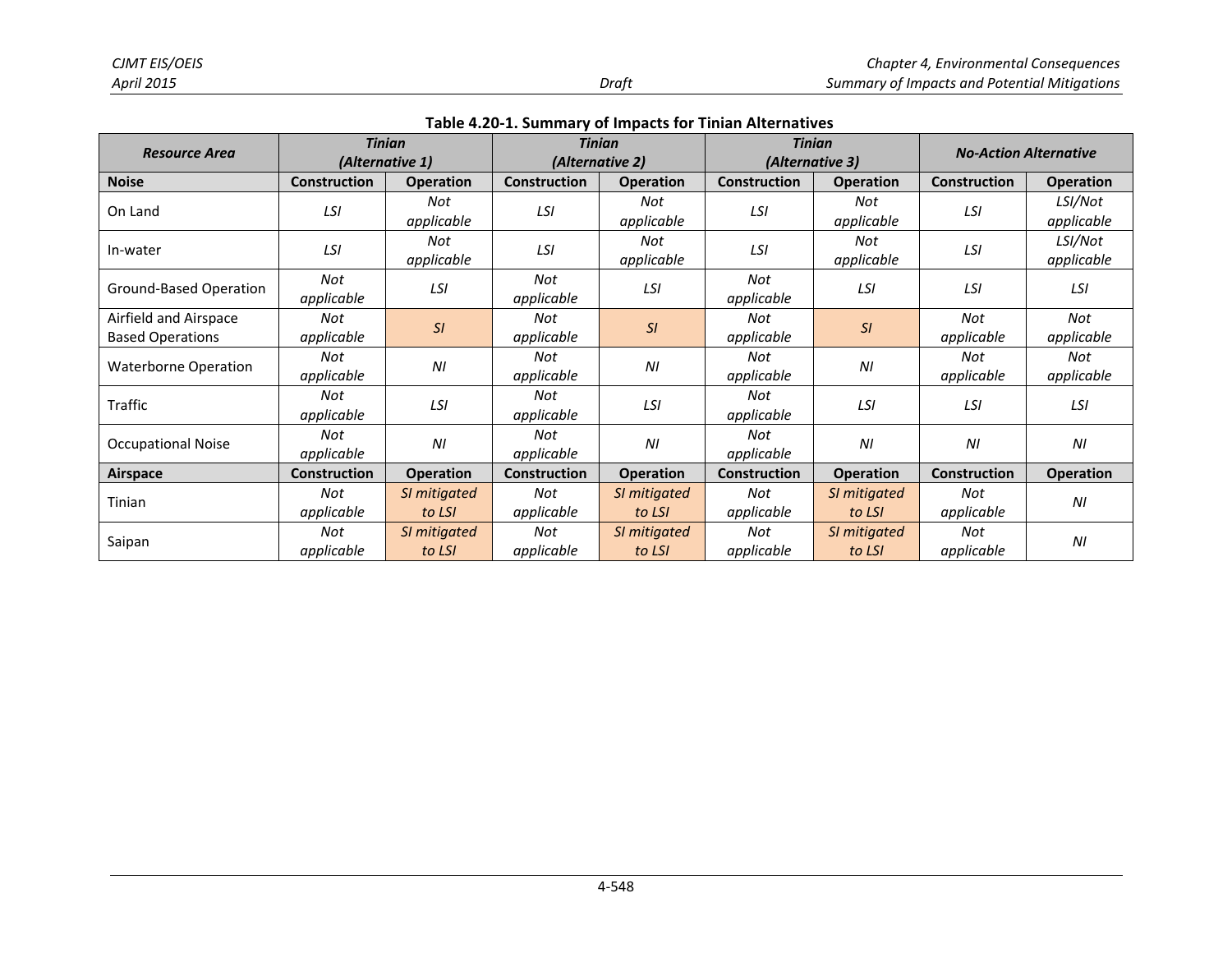|  |  |  |  | Table 4.20-1. Summary of Impacts for Tinian Alternatives |
|--|--|--|--|----------------------------------------------------------|
|--|--|--|--|----------------------------------------------------------|

| <b>Resource Area</b>                                                                     |                          | <b>Tinian</b><br>(Alternative 1) |                     | <b>Tinian</b><br>(Alternative 2) |                          | <b>Tinian</b><br>(Alternative 3) | <b>No-Action Alternative</b> |                  |
|------------------------------------------------------------------------------------------|--------------------------|----------------------------------|---------------------|----------------------------------|--------------------------|----------------------------------|------------------------------|------------------|
| <b>Land and Submerged</b><br><b>Land Use</b>                                             | <b>Construction</b>      | <b>Operation</b>                 | <b>Construction</b> | <b>Operation</b>                 | <b>Construction</b>      | <b>Operation</b>                 | <b>Construction</b>          | <b>Operation</b> |
| Land Acquisition<br>(Jurisdictional Control)                                             | <b>Not</b><br>applicable | LSI                              | Not<br>applicable   | LSI                              | Not<br>applicable        | LSI                              | <b>Not</b><br>applicable     | LSI              |
| Submerged Land<br>Acquisition (Jurisdictional<br>Control)                                | Not<br>applicable        | ΝI                               | Not<br>applicable   | ΝI                               | Not<br>applicable        | $\sqrt{M}$                       | Not<br>applicable            | LSI              |
| Land Use Within the<br>Military Lease Area -<br><b>Existing and Planned</b><br>Land Use  | <b>Not</b><br>applicable | SI mitigated<br>to LSI           | Not<br>applicable   | SI mitigated<br>to LSI           | <b>Not</b><br>applicable | SI mitigated<br>to LSI           | Not<br>applicable            | LSI              |
| Land Use Within the<br>Military Lease Area -<br><b>Public Access</b>                     | Not<br>applicable        | SI                               | Not<br>applicable   | SI                               | Not<br>applicable        | SI                               | Not<br>applicable            | LSI              |
| Land Use Outside the<br>Military Lease Area -<br><b>Existing and Planned</b><br>Land Use | <b>Not</b><br>applicable | LSI                              | Not<br>applicable   | LSI                              | Not<br>applicable        | LSI                              | Not<br>applicable            | LSI              |
| Land Use Outside the<br>Military Lease Area -<br><b>Public Access</b>                    | <b>Not</b><br>applicable | ΝI                               | Not<br>applicable   | N <sub>l</sub>                   | Not<br>applicable        | N <sub>l</sub>                   | Not<br>applicable            | LSI              |
| Land Use Outside the<br>Military Lease Area -<br><b>Noise</b>                            | Not<br>applicable        | LSI                              | Not<br>applicable   | LSI                              | Not<br>applicable        | LSI                              | Not<br>applicable            | LSI              |
| Submerged Land Use -<br><b>Existing and Planned</b><br>Land Use                          | <b>Not</b><br>applicable | LSI                              | Not<br>applicable   | LSI                              | <b>Not</b><br>applicable | LSI                              | Not<br>applicable            | LSI              |
| Submerged Land Use -<br><b>Public Access</b>                                             | Not<br>applicable        | LSI                              | Not<br>applicable   | LSI                              | Not<br>applicable        | LSI                              | Not<br>applicable            | LSI              |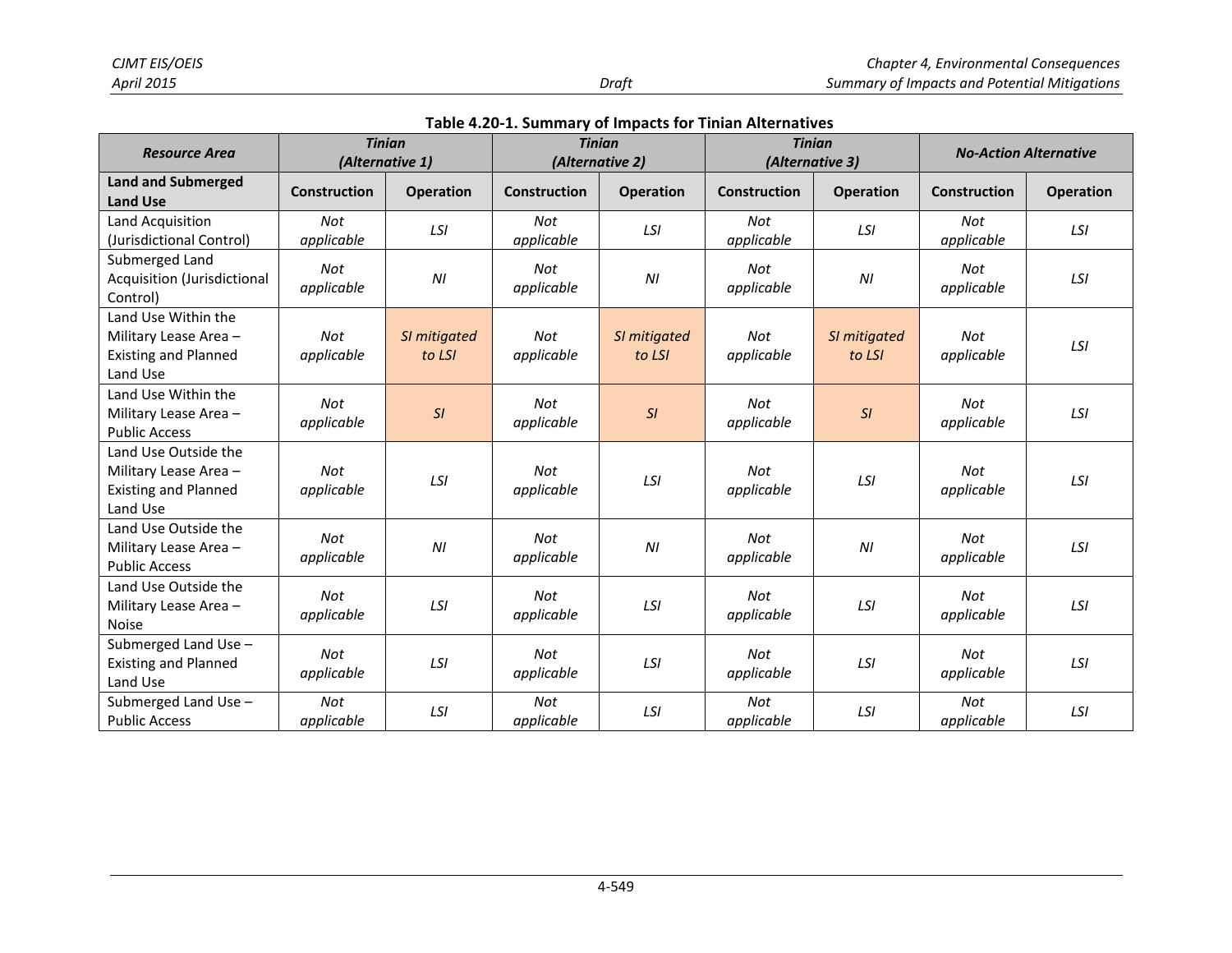|                                    |                     | <b>Tinian</b>          |                   | <b>Tinian</b>          |                     | <b>Tinian</b>          | <b>No-Action Alternative</b> |                   |
|------------------------------------|---------------------|------------------------|-------------------|------------------------|---------------------|------------------------|------------------------------|-------------------|
| <b>Resource Area</b>               | (Alternative 1)     |                        |                   | (Alternative 2)        |                     | (Alternative 3)        |                              |                   |
| <b>Recreation</b>                  | <b>Construction</b> | <b>Operation</b>       | Construction      | <b>Operation</b>       | <b>Construction</b> | <b>Operation</b>       | <b>Construction</b>          | <b>Operation</b>  |
| Recreation<br>(Construction Only)  | LSI                 | Not<br>applicable      | LSI               | Not<br>applicable      | LSI                 | Not<br>applicable      | LSI                          | Not<br>applicable |
| <b>Historic and Cultural</b>       | Not<br>applicable   | SI                     | Not<br>applicable | SI                     | Not<br>applicable   | SI                     | Not<br>applicable            | LSI               |
| <b>Beaches and Parks</b>           | Not<br>applicable   | SI                     | Not<br>applicable | SI                     | Not<br>applicable   | SI                     | Not<br>applicable            | LSI               |
| Ocean-based Resources              | Not<br>applicable   | SI                     | Not<br>applicable | SI                     | Not<br>applicable   | SI                     | Not<br>applicable            | LSI               |
| <b>Scenic Points</b>               | Not<br>applicable   | SI                     | Not<br>applicable | SI                     | Not<br>applicable   | SI                     | Not<br>applicable            | LSI               |
| <b>Annual Events</b>               | Not<br>applicable   | SI mitigated<br>to LSI | Not<br>applicable | SI mitigated<br>to LSI | Not<br>applicable   | SI mitigated<br>to LSI | Not<br>applicable            | LSI               |
| <b>Training Noise Impacts</b>      | Not<br>applicable   | LSI                    | Not<br>applicable | LSI                    | Not<br>applicable   | LSI                    | Not<br>applicable            | LSI               |
| Roadway and Access<br>Improvements | Not<br>applicable   | BI/LSI                 | Not<br>applicable | BI/LSI                 | Not<br>applicable   | BI/LSI                 | Not<br>applicable            | LSI               |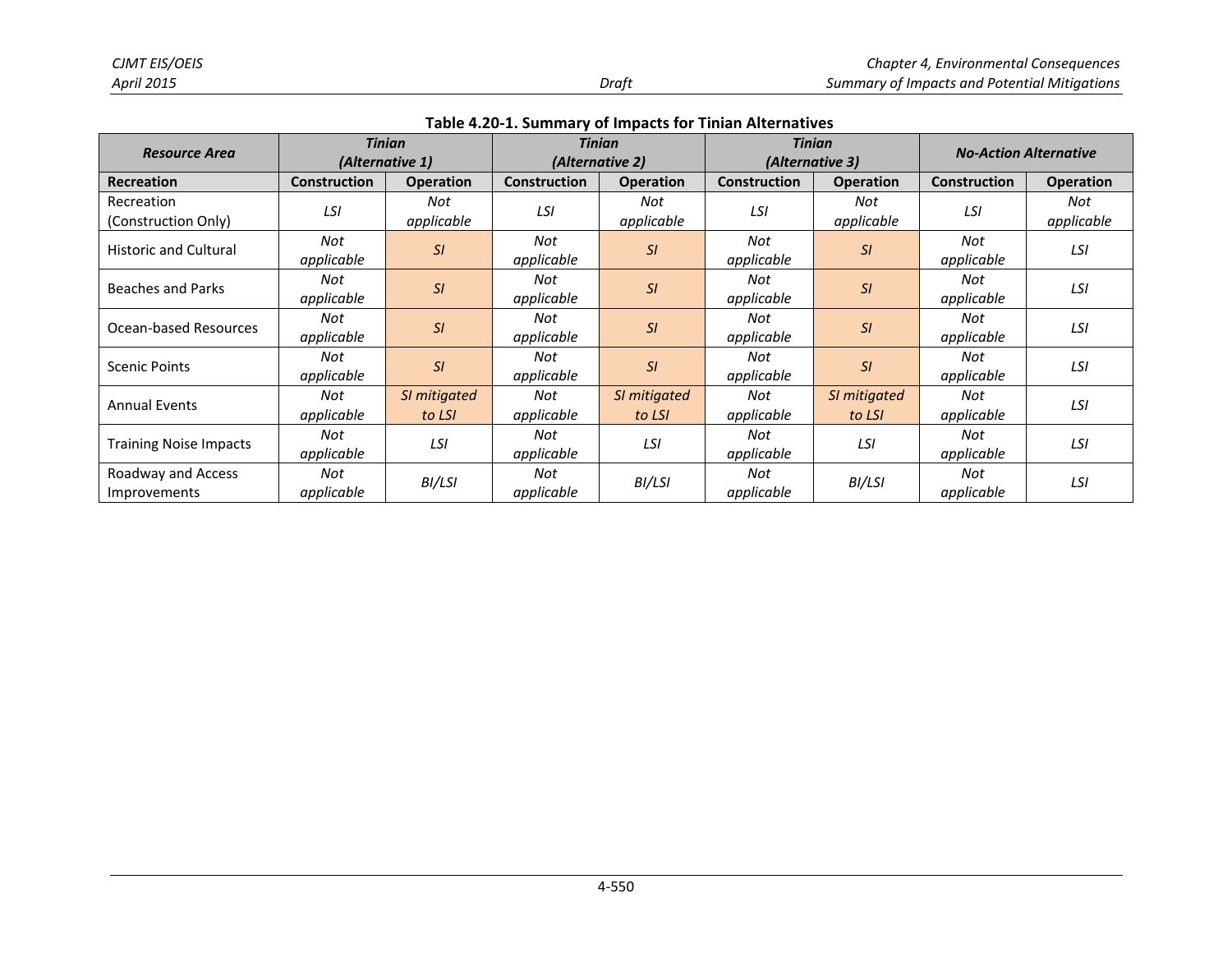|                                                       | <b>Tinian</b>         |                           | <b>Tinian</b>         |                           | <b>Tinian</b>         |                           | <b>No-Action Alternative</b> |                  |
|-------------------------------------------------------|-----------------------|---------------------------|-----------------------|---------------------------|-----------------------|---------------------------|------------------------------|------------------|
| <b>Resource Area</b>                                  | (Alternative 1)       |                           | (Alternative 2)       |                           | (Alternative 3)       |                           |                              |                  |
| <b>Terrestrial Biology</b>                            | Construction          | <b>Operation</b>          | <b>Construction</b>   | <b>Operation</b>          | Construction          | <b>Operation</b>          | Construction                 | <b>Operation</b> |
| <b>Vegetation Communities</b>                         | SI                    | LSI                       | SI                    | LSI                       | SI                    | LSI                       | LSI                          | LSI              |
| Native Wildlife                                       | SI                    | LSI                       | SI                    | LSI                       | SI                    | LSI                       | LSI                          | LSI              |
| Special-status Species:                               | LSI (Mariana          | LSI (Mariana              | LSI (Mariana          | LSI (Mariana              | LSI (Mariana          | LSI (Mariana              |                              |                  |
| Endangered Species Act-<br>Listed and Proposed        | fruit bat,<br>Mariana | fruit bat,<br>Micronesian | fruit bat,<br>Mariana | fruit bat,<br>Micronesian | fruit bat,<br>Mariana | fruit bat,<br>Micronesian | LSI (Mariana                 | LSI (Mariana     |
| Species                                               | common                | megapode,                 | common                | megapode,                 | common                | megapode,                 | fruit bat,                   | fruit bat,       |
|                                                       | moorhen,              | Mariana                   | moorhen,              | Mariana                   | moorhen,              | Mariana                   | Mariana                      | Mariana          |
|                                                       | Micronesian           | common                    | Micronesian           | common                    | Micronesian           | common                    | common                       | common           |
|                                                       | megapode,             | moorhen sea               | megapode,             | moorhen sea               | megapode,             | moorhen sea               | moorhen,                     | moorhen,         |
|                                                       | sea turtles).         | turtles).                 | sea turtles).         | turtles).                 | sea turtles).         | turtles).                 | Micronesian                  | Micronesian      |
|                                                       | NI (humped            | NI (humped                | NI (humped            | NI (humped                | NI (humped            | NI (humped                | megapode).                   | megapode).       |
|                                                       | tree snail,           | tree snail,               | tree snail,           | tree snail,               | tree snail,           | tree snail,               | NI (sea                      | NI (sea          |
|                                                       | Heritiera             | Heritiera                 | Heritiera             | Heritiera                 | Heritiera             | Heritiera                 | turtles,                     | turtles,         |
|                                                       | longipetiolata        | longipetiolata            | longipetiolata        | longipetiolata            | longipetiolata        | longipetiolata            | humped tree                  | humped tree      |
|                                                       | Dendrobium            | Dendrobium                | Dendrobium            | Dendrobium                | Dendrobium            | Dendrobium                | snail)                       | snail)           |
|                                                       | quamense)             | quamense)                 | quamense)             | quamense)                 | quamense)             | quamense)                 |                              |                  |
| Special-status Species:                               |                       |                           |                       |                           |                       |                           |                              |                  |
| <b>Migratory Bird Treaty Act</b>                      | SI                    | LSI                       | SI                    | LSI                       | SI                    | LSI                       | LSI                          | LSI              |
| Special-status Species:                               | NI                    | NI                        | NI                    | N <sub>l</sub>            | NI                    | N <sub>l</sub>            | NI                           | NI               |
| <b>CNMI-listed Species</b>                            | (Micronesian          | (Micronesian              | (Micronesian          | (Micronesian              | (Micronesian          | (Micronesian              | (Micronesian                 | (Micronesian     |
|                                                       | gecko)                | gecko)                    | gecko)                | gecko)                    | gecko)                | gecko)                    | gecko)                       | gecko)           |
| <b>Marine Biology</b>                                 | <b>Construction</b>   | <b>Operation</b>          | Construction          | <b>Operation</b>          | Construction          | <b>Operation</b>          | Construction                 | <b>Operation</b> |
| Marine Habitat/Essential<br>Fish Habitat (Coral Reef) | SI                    | LSI                       | SI                    | LSI                       | SI                    | LSI                       | LSI                          | LSI              |
| <b>Marine Flora</b>                                   | LSI                   | LSI                       | LSI                   | LSI                       | LSI                   | LSI                       | LSI                          | LSI              |
| Marine Invertebrates<br>(Coral)                       | SI                    | LSI                       | SI                    | LSI                       | SI                    | LSI                       | LSI                          | LSI              |
| Marine Invertebrates<br>(Non-coral)                   | LSI                   | LSI                       | LSI                   | LSI                       | LSI                   | LSI                       | LSI                          | LSI              |
| Fish                                                  | LSI                   | LSI                       | LSI                   | LSI                       | LSI                   | LSI                       | LSI                          | LSI              |
| <b>Special Status Corals</b>                          | SI                    | SI                        | SI                    | SI                        | SI                    | SI                        | LSI                          | LSI              |
| Sea Turtles                                           | LSI                   | LSI                       | LSI                   | LSI                       | LSI                   | LSI                       | LSI                          | LSI              |
| <b>Marine Mammals</b>                                 | LSI                   | LSI                       | LSI                   | LSI                       | LSI                   | LSI                       | LSI                          | LSI              |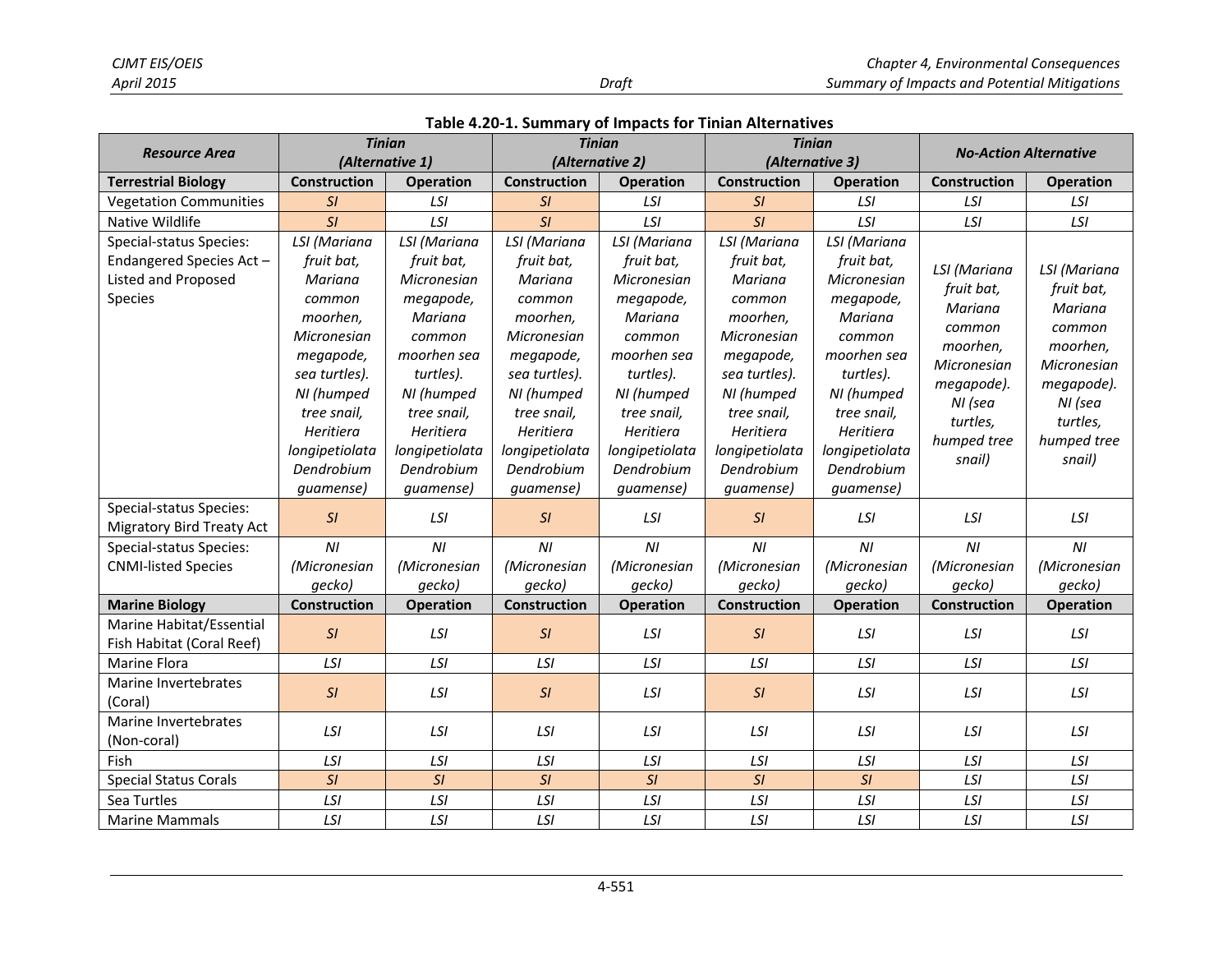|  | Table 4.20-1. Summary of Impacts for Tinian Alternatives |  |  |  |
|--|----------------------------------------------------------|--|--|--|
|--|----------------------------------------------------------|--|--|--|

| <b>Resource Area</b>                | <b>Tinian</b>       |                  |                     | <b>Tinian</b>    | <b>Tinian</b>       |                  | <b>No-Action Alternative</b> |                  |
|-------------------------------------|---------------------|------------------|---------------------|------------------|---------------------|------------------|------------------------------|------------------|
|                                     |                     | (Alternative 1)  |                     | (Alternative 2)  | (Alternative 3)     |                  |                              |                  |
| <b>Cultural Resources</b>           | <b>Construction</b> | <b>Operation</b> | <b>Construction</b> | <b>Operation</b> | <b>Construction</b> | <b>Operation</b> | <b>Construction</b>          | <b>Operation</b> |
| Range Complex A                     | SI mitigated        | SI mitigated     | SI mitigated        | SI mitigated     | SI mitigated        | SI mitigated     | Not                          | Not              |
|                                     | to LSI              | to LSI           | to LSI              | to LSI           | to LSI              | to LSI           | applicable                   | applicable       |
|                                     | SI mitigated        | LSI              | SI mitigated        | LSI              | SI mitigated        | LSI              | <b>Not</b>                   | Not              |
| Range Complex B                     | to LSI              |                  | to LSI              |                  | to LSI              |                  | applicable                   | applicable       |
|                                     | SI mitigated        | LSI              | SI mitigated        | LSI              | SI mitigated        | LSI              | <b>Not</b>                   | Not              |
| Range Complex C                     | to LSI              |                  | to LSI              |                  | to LSI              |                  | applicable                   | applicable       |
| Range Complex D                     | SI mitigated        | LSI              | SI mitigated        | LSI              | N <sub>l</sub>      | LSI              | Not                          | Not              |
|                                     | to LSI              |                  | to LSI              |                  |                     |                  | applicable                   | applicable       |
| Military Lease Area-wide            |                     |                  |                     |                  |                     |                  |                              |                  |
| <b>Training Assets and</b>          | SI mitigated        | SI mitigated     | SI mitigated        | SI mitigated     | SI mitigated        | SI mitigated     | Not                          | Not              |
| <b>Support Facilities Outside</b>   | to LSI              | to LSI           | to LSI              | to LSI           | to LSI              | to LSI           | applicable                   | applicable       |
| of the Range Complexes              |                     |                  |                     |                  |                     |                  |                              |                  |
| <b>Tinian International</b>         | SI mitigated        | LSI              | SI mitigated        | LSI              | SI mitigated        | LSI              | Not                          | Not              |
| Airport                             | to LSI              |                  | to LSI              |                  | to LSI              |                  | applicable                   | applicable       |
| <b>Outside Military Lease</b>       | SI mitigated        | LSI              | SI mitigated        | LSI              | SI mitigated        | LSI              | Not                          | Not              |
| Area                                | to LSI              |                  | to LSI              |                  | to LSI              |                  | applicable                   | applicable       |
| Military Lease Area                 | <b>Not</b>          | Not              | Not                 | Not              | Not                 | Not              | SI mitigated                 | SI mitigated     |
|                                     | applicable          | applicable       | applicable          | applicable       | applicable          | applicable       | to LSI                       | to LSI           |
| Visual Resources <sup>1</sup>       | Construction        | <b>Operation</b> | Construction        | <b>Operation</b> | Construction        | <b>Operation</b> | Construction                 | <b>Operation</b> |
| <b>National Historic</b>            | Not                 |                  | Not                 |                  | Not                 |                  | <b>Not</b>                   | Not              |
| Landmark at North Field             | applicable          | BI/LSI           | applicable          | BI/LSI           | applicable          | BI/LSI           | applicable                   | applicable       |
| (H1)                                |                     |                  |                     |                  |                     |                  |                              |                  |
| Unai Chulu (#2), Unai               | Not                 |                  | Not                 |                  | Not                 |                  | Not                          | Not              |
| Babui (#3) and Unai Lam             | applicable          | LSI              | applicable          | LSI              | applicable          | LSI              | applicable                   | applicable       |
| Lam (#4)                            |                     |                  |                     |                  |                     |                  |                              |                  |
| Ushi "Cross" Point A and            | <b>Not</b>          | NI (#5); SI (#6) | Not                 | NI (#5); SI (#6) | Not                 | NI (#5); SI (#6) | Not                          | Not              |
| B (#5 and #6)                       | applicable          |                  | applicable          |                  | applicable          |                  | applicable                   | applicable       |
| Blow Hole (#7)                      | <b>Not</b>          | LSI              | Not                 | LSI              | <b>Not</b>          | LSI              | <b>Not</b>                   | Not              |
|                                     | applicable          |                  | applicable          |                  | applicable          |                  | applicable                   | applicable       |
| Mount Lasso Lookout A               | <b>Not</b>          | SI (H8);         | <b>Not</b>          | SI (H8);         | <b>Not</b>          | $SI$ (#8);       | Not                          | LSI              |
| and B (#8 and #9)                   | applicable          | LSI (#9)         | applicable          | LSI (#9)         | applicable          | LSI (#9)         | applicable                   |                  |
| 8 <sup>th</sup> Avenue-North of the | Not                 | LSI              | Not                 | LSI              | Not                 | LSI              | Not                          | Not              |
| Airport (#10)                       | applicable          |                  | applicable          |                  | applicable          |                  | applicable                   | applicable       |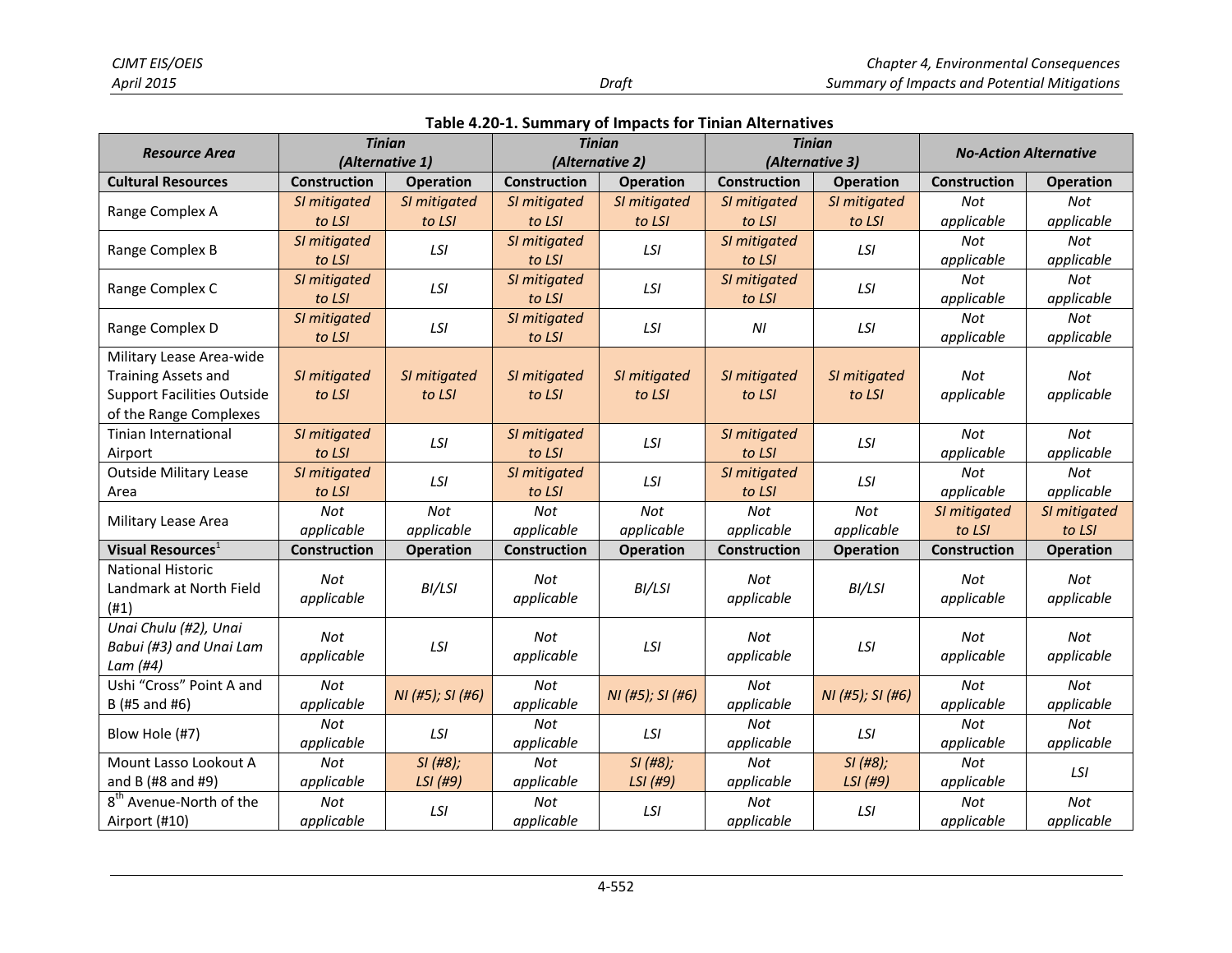|                                                   | <b>Tinian</b>            |                       |                          | <b>Tinian</b>          | <b>Tinian</b>       |                      | <b>No-Action Alternative</b> |                   |
|---------------------------------------------------|--------------------------|-----------------------|--------------------------|------------------------|---------------------|----------------------|------------------------------|-------------------|
| <b>Resource Area</b>                              | (Alternative 1)          |                       |                          | (Alternative 2)        |                     | (Alternative 3)      |                              |                   |
| Broadway North (#11)                              | Not<br>applicable        | LSI                   | Not<br>applicable        | LSI                    | Not<br>applicable   | LSI                  | Not<br>applicable            | LSI               |
| Broadway South A and B<br>(#12 and #13)           | Not<br>applicable        | LSI (#12);<br>NI(H13) | <b>Not</b><br>applicable | LSI (#12);<br>NI (#13) | Not<br>applicable   | LSI(H12);<br>NI(H13) | Not<br>applicable            | LSI               |
| Unai Dankulo (#14) and<br>Unai Masalok (#15)      | <b>Not</b><br>applicable | LSI (#14-15)          | Not<br>applicable        | LSI (#14-15)           | Not<br>applicable   | LSI (#14-15)         | Not<br>applicable            | Not<br>applicable |
| Transportation                                    | Construction             | <b>Operation</b>      | Construction             | <b>Operation</b>       | <b>Construction</b> | <b>Operation</b>     | Construction                 | <b>Operation</b>  |
| Air Transportation                                | LSI                      | LSI                   | LSI                      | LSI                    | LSI                 | LSI                  | NI                           | NI                |
| <b>Ground Transportation</b>                      | LSI                      | LSI/BI                | LSI                      | LSI/BI                 | LSI                 | LSI/BI               | LSI                          | LSI               |
| <b>Marine Transportation</b>                      | <b>LSI</b>               | LSI                   | LSI                      | LSI                    | LSI                 | LSI                  | NI                           | NI                |
| <b>Utilities</b>                                  | <b>Construction</b>      | <b>Operation</b>      | <b>Construction</b>      | <b>Operation</b>       | <b>Construction</b> | <b>Operation</b>     | Construction                 | <b>Operation</b>  |
| <b>Electrical Power</b>                           | LSI                      | LSI                   | LSI                      | LSI                    | LSI                 | LSI                  | LSI                          | LSI               |
| Potable Water                                     | LSI                      | LSI                   | LSI                      | LSI                    | LSI                 | LSI                  | LSI                          | LSI               |
| Wastewater                                        | LSI                      | LSI                   | LSI                      | LSI                    | LSI                 | LSI                  | LSI                          | LSI               |
| Stormwater<br>Management                          | LSI                      | LSI                   | LSI                      | LSI                    | LSI                 | LSI                  | LSI                          | LSI               |
| Solid Waste                                       | LSI                      | LSI                   | LSI                      | LSI                    | LSI                 | LSI                  | LSI                          | LSI               |
| Information Technology/<br>Communications         | LSI                      | LSI                   | LSI                      | LSI                    | LSI                 | LSI                  | LSI                          | LSI               |
| Socioeconomic and<br><b>Environmental Justice</b> | <b>Construction</b>      | <b>Operation</b>      | <b>Construction</b>      | <b>Operation</b>       | <b>Construction</b> | <b>Operation</b>     | <b>Construction</b>          | <b>Operation</b>  |
| Population <sup>2</sup>                           | NI                       | N <sub>l</sub>        | N <sub>l</sub>           | NI                     | NI                  | NI                   | NI                           | NI                |
| <b>Economic Conditions</b>                        |                          |                       |                          |                        |                     |                      |                              |                   |
| Tourism                                           | LSI                      | LSI                   | LSI                      | LSI                    | LSI                 | LSI                  | LSI                          | LSI               |
| <b>Gross Domestic</b><br>Product                  | B <sub>l</sub>           | BI                    | BI                       | B <sub>l</sub>         | BI                  | B <sub>l</sub>       | LSI                          | LSI               |
| Employment and<br>Income                          | BI                       | BI                    | BI                       | BI                     | BI                  | B <sub>l</sub>       | BI                           | BI                |
| <b>Government Revenues</b>                        | BI                       | B <sub>l</sub>        | BI                       | B <sub>l</sub>         | B <sub>l</sub>      | BI                   | LSI                          | LSI               |
| Housing                                           | LSI                      | LSI                   | LSI                      | LSI                    | LSI                 | LSI                  | LSI                          | LSI               |
| Agriculture                                       | LSI                      | LSI                   | LSI                      | LSI                    | LSI                 | LSI                  | LSI                          | LSI               |
| Commercial Fishing and<br>Aquaculture             | ΝI                       | LSI                   | N <sub>l</sub>           | LSI                    | N <sub>l</sub>      | LSI                  | LSI                          | LSI               |
| Airports and Sea Ports                            | B1                       | BI                    | BI                       | BI                     | BI                  | B <sub>l</sub>       | LSI                          | LSI               |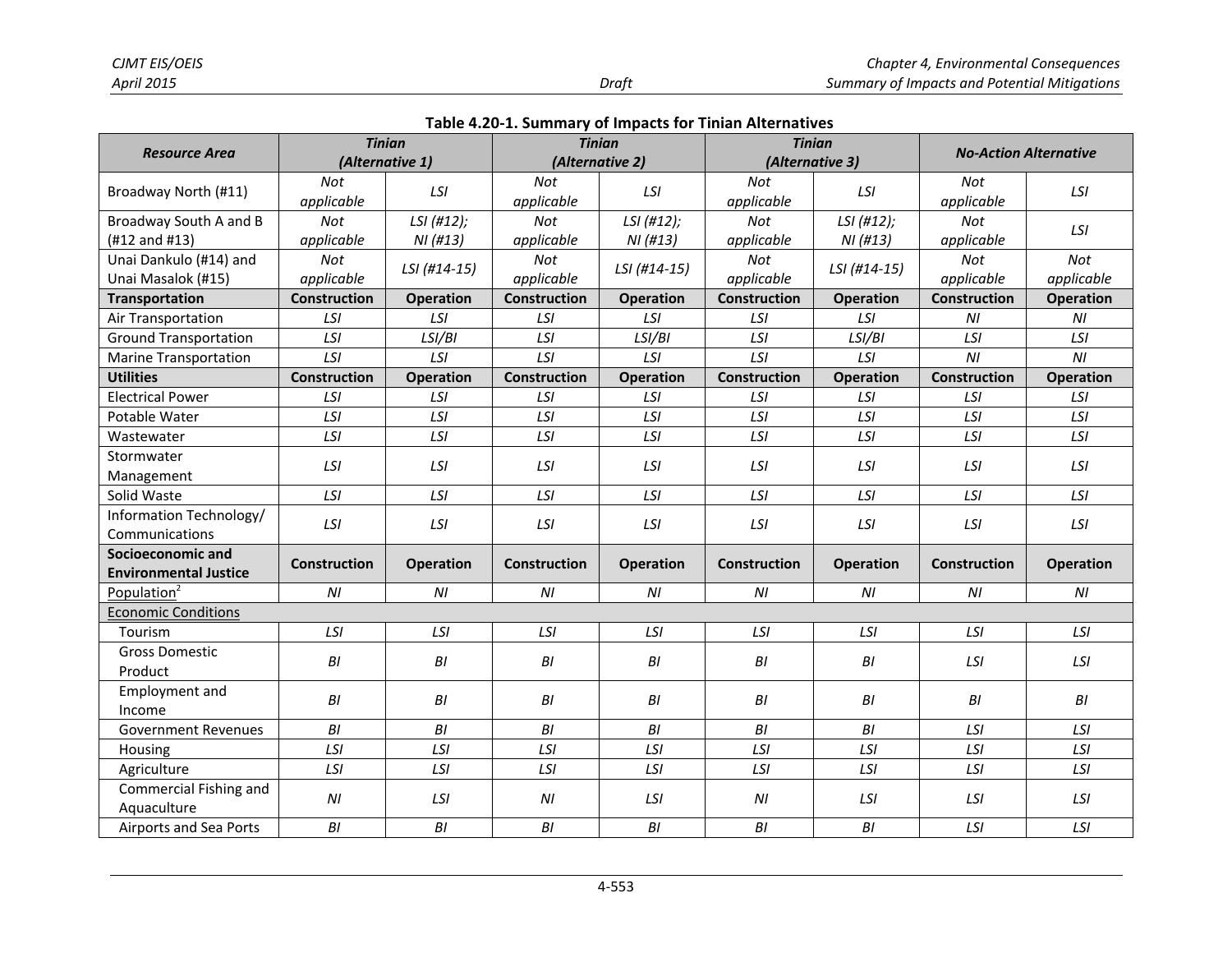| <b>Resource Area</b>                                          | <b>Tinian</b>       | (Alternative 1)  |                     | <b>Tinian</b><br>(Alternative 2) | <b>Tinian</b><br>(Alternative 3) |                  |              | <b>No-Action Alternative</b> |  |
|---------------------------------------------------------------|---------------------|------------------|---------------------|----------------------------------|----------------------------------|------------------|--------------|------------------------------|--|
| <b>Power Utility Rates</b>                                    | N <sub>l</sub>      | BI               | ΝI                  | BI                               | ΝI                               | BI               | LSI          | LSI                          |  |
| <b>Public Services</b>                                        |                     |                  |                     |                                  |                                  |                  |              |                              |  |
| Education                                                     | LSI                 | LSI              | LSI                 | LSI                              | LSI                              | LSI              | LSI          | LSI                          |  |
| <b>Emergency Services</b>                                     | LSI                 | BI               | LSI                 | BI                               | LSI                              | BI               | LSI          | LSI                          |  |
| <b>Public Health</b>                                          | LSI                 | LSI              | LSI                 | LSI                              | LSI                              | LSI              | LSI          | LSI                          |  |
| <b>Community and Social</b><br>Topics                         | LSI/SI              | LSI/SI           | LSI/SI              | LSI/SI                           | LSI/SI                           | LSI/SI           | LSI          | LSI                          |  |
| <b>Environmental Justice</b><br>and Protection of<br>Children | N <sub>l</sub>      | N <sub>l</sub>   | N <sub>l</sub>      | N <sub>l</sub>                   | N <sub>l</sub>                   | N <sub>l</sub>   | LSI          | LSI                          |  |
| <b>Hazardous Materials and</b><br>Waste                       | <b>Construction</b> | <b>Operation</b> | <b>Construction</b> | <b>Operation</b>                 | <b>Construction</b>              | <b>Operation</b> | Construction | <b>Operation</b>             |  |
| <b>Hazardous Materials</b>                                    | LSI                 | LSI              | LSI                 | LSI                              | LSI                              | LSI              | LSI          | LSI                          |  |
| Toxic Substances                                              | LSI                 | LSI              | LSI                 | LSI                              | LSI                              | LSI              | LSI          | LSI                          |  |
| Hazardous Waste                                               | LSI                 | LSI              | LSI                 | LSI                              | LSI                              | LSI              | LSI          | LSI                          |  |
| <b>Contaminated Sites</b>                                     | LSI                 | LSI              | LSI                 | LSI                              | LSI                              | LSI              | LSI          | LSI                          |  |
| <b>Public Health and Safety</b>                               | <b>Construction</b> | <b>Operation</b> | <b>Construction</b> | <b>Operation</b>                 | <b>Construction</b>              | <b>Operation</b> | Construction | <b>Operation</b>             |  |
| <b>Aircraft Operations</b>                                    | LSI                 | LSI              | LSI                 | LSI                              | LSI                              | LSI              | LSI          | LSI                          |  |
| <b>Ground Operations</b>                                      | LSI                 | LSI              | LSI                 | LSI                              | LSI                              | LSI              | LSI          | LSI                          |  |
| <b>Marine Operations</b>                                      | ΝI                  | LSI              | ΝI                  | LSI                              | ΝI                               | LSI              | LSI          | LSI                          |  |

*Notes:* <sup>1</sup> # indicates Key Observation Point (see Section 4.12, Figure 4.12-1).

 $2A$  change in population is not considered an impact itself. However, population change has the potential to drive positive or negative impacts to other socioeconomic factors.

Legend: BI = beneficial impact; LSI = less than significant impact; NI = no impact; SI = significant impact. Shading is used to highlight the significant impacts. Not Applicable indicates an element or category with no potential for impacts.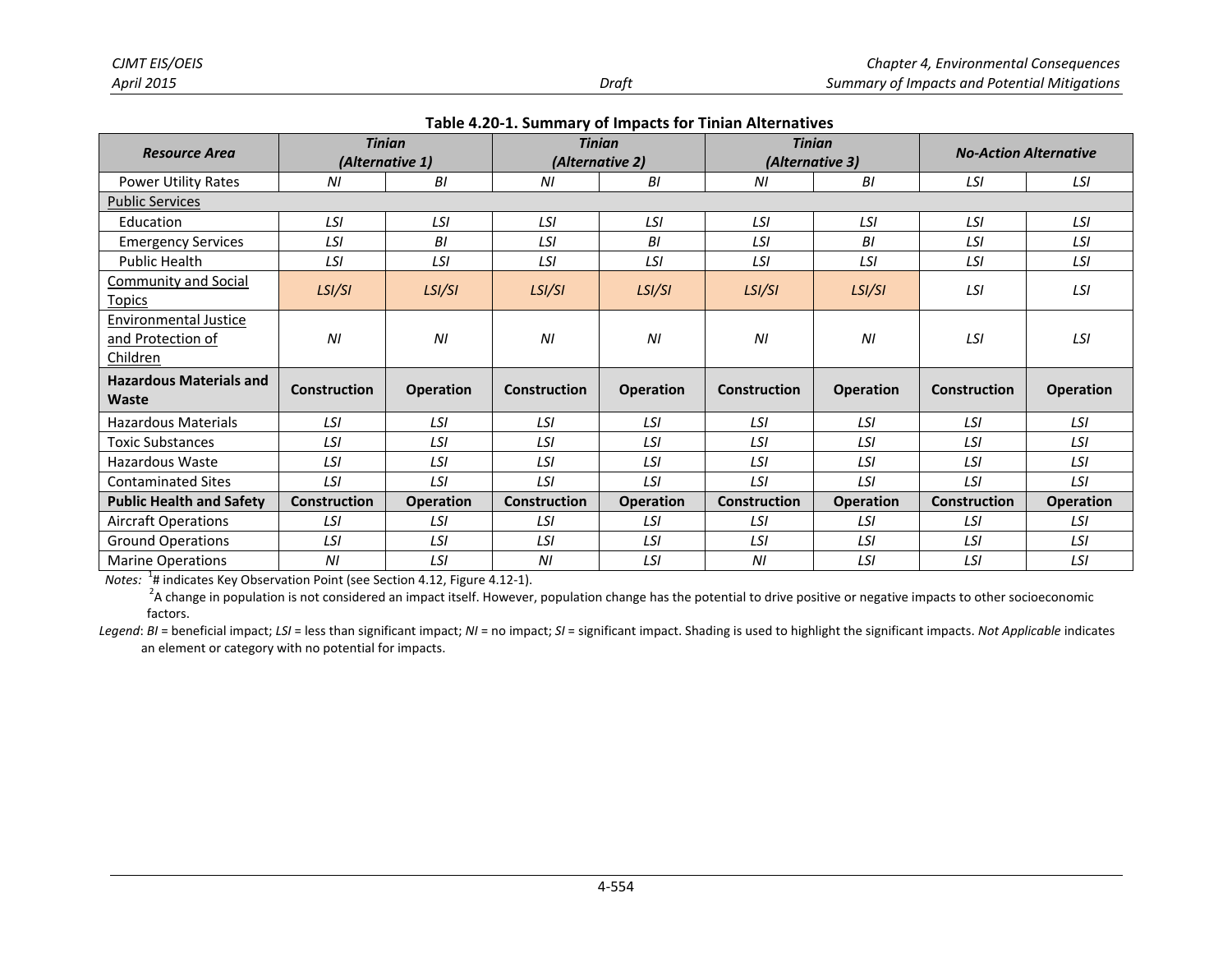# **4.20.2 Summary of Impacts for Pagan Alternatives**

[Table 4.20-2 c](#page-9-1)ontains a summary of impacts for Pagan alternatives for all resource areas.

| <b>Resource Area</b>                   | Pagan<br>Pagan<br><b>No-Action Alternative</b><br>(Alternative 1)<br>(Alternative 2) |                                             |                                         |                                             |                     |                  |  |  |  |  |
|----------------------------------------|--------------------------------------------------------------------------------------|---------------------------------------------|-----------------------------------------|---------------------------------------------|---------------------|------------------|--|--|--|--|
| <b>Geology and Soils</b>               | <b>Construction</b>                                                                  | <b>Operation</b>                            | <b>Construction</b><br><b>Operation</b> |                                             | <b>Construction</b> | <b>Operation</b> |  |  |  |  |
| Topography                             | LSI                                                                                  | LSI                                         | LSI                                     | LSI                                         | LSI                 | LSI              |  |  |  |  |
| Geology                                | LSI                                                                                  | LSI                                         | LSI                                     | LSI                                         | LSI                 | LSI              |  |  |  |  |
| Soils                                  | LSI                                                                                  | LSI                                         | LSI                                     | LSI                                         | LSI                 | LSI              |  |  |  |  |
| <b>Prime Farmland Soils</b>            | LSI                                                                                  | LSI                                         | LSI                                     | LSI                                         | LSI                 | LSI              |  |  |  |  |
| <b>Water Resources</b>                 | <b>Construction</b>                                                                  | <b>Operation</b>                            | <b>Construction</b>                     | <b>Operation</b>                            | <b>Construction</b> | <b>Operation</b> |  |  |  |  |
| <b>Surface Water Resources</b>         | LSI                                                                                  | LSI                                         | LSI                                     | LSI                                         | LSI                 | LSI              |  |  |  |  |
| <b>Groundwater Resources</b>           | LSI                                                                                  | LSI                                         | LSI                                     | LSI                                         | LSI                 | LSI              |  |  |  |  |
| <b>Nearshore Water Resources</b>       | LSI                                                                                  | LSI                                         | LSI                                     | LSI                                         | LSI                 | LSI              |  |  |  |  |
| <b>Air Quality</b>                     | <b>Construction</b>                                                                  | <b>Operation</b>                            | <b>Construction</b>                     | <b>Operation</b>                            | <b>Construction</b> | <b>Operation</b> |  |  |  |  |
| Air Quality                            | LSI                                                                                  | LSI;<br>NI (regarding<br>volcanic activity) | LSI                                     | LSI;<br>NI (regarding<br>volcanic activity) | NI                  | N <sub>l</sub>   |  |  |  |  |
| <b>Noise</b>                           | <b>Construction</b>                                                                  | <b>Operation</b>                            | <b>Construction</b>                     | <b>Operation</b>                            | <b>Construction</b> | <b>Operation</b> |  |  |  |  |
| On Land                                | ΝI                                                                                   | Not applicable                              | ΝI                                      | Not applicable                              | ΝI                  | Not applicable   |  |  |  |  |
| In Water                               | ΝI                                                                                   | Not applicable                              | ΝI                                      | Not applicable                              | ΝI                  | Not applicable   |  |  |  |  |
| Ground-Based Operation                 | Not applicable                                                                       | ΝI                                          | Not applicable                          | ΝI                                          | Not applicable      | ΝI               |  |  |  |  |
| Airfield and Airspace Based Operations | Not applicable                                                                       | N <sub>l</sub>                              | Not applicable                          | ΝI                                          | Not applicable      | ΝI               |  |  |  |  |
| <b>Waterborne Operation</b>            | Not applicable                                                                       | N <sub>l</sub>                              | Not applicable                          | N <sub>l</sub>                              | Not applicable      | N <sub>l</sub>   |  |  |  |  |
| Traffic                                | Not applicable                                                                       | N <sub>l</sub>                              | Not applicable                          | ΝI                                          | Not applicable      | ΝI               |  |  |  |  |
| <b>Occupational Noise</b>              | Not applicable                                                                       | N <sub>l</sub>                              | Not applicable                          | N <sub>l</sub>                              | Not applicable      | N <sub>l</sub>   |  |  |  |  |

<span id="page-9-1"></span><span id="page-9-0"></span>

|  |  |  | Table 4.20-2. Summary of Impacts for Pagan Alternatives |
|--|--|--|---------------------------------------------------------|
|--|--|--|---------------------------------------------------------|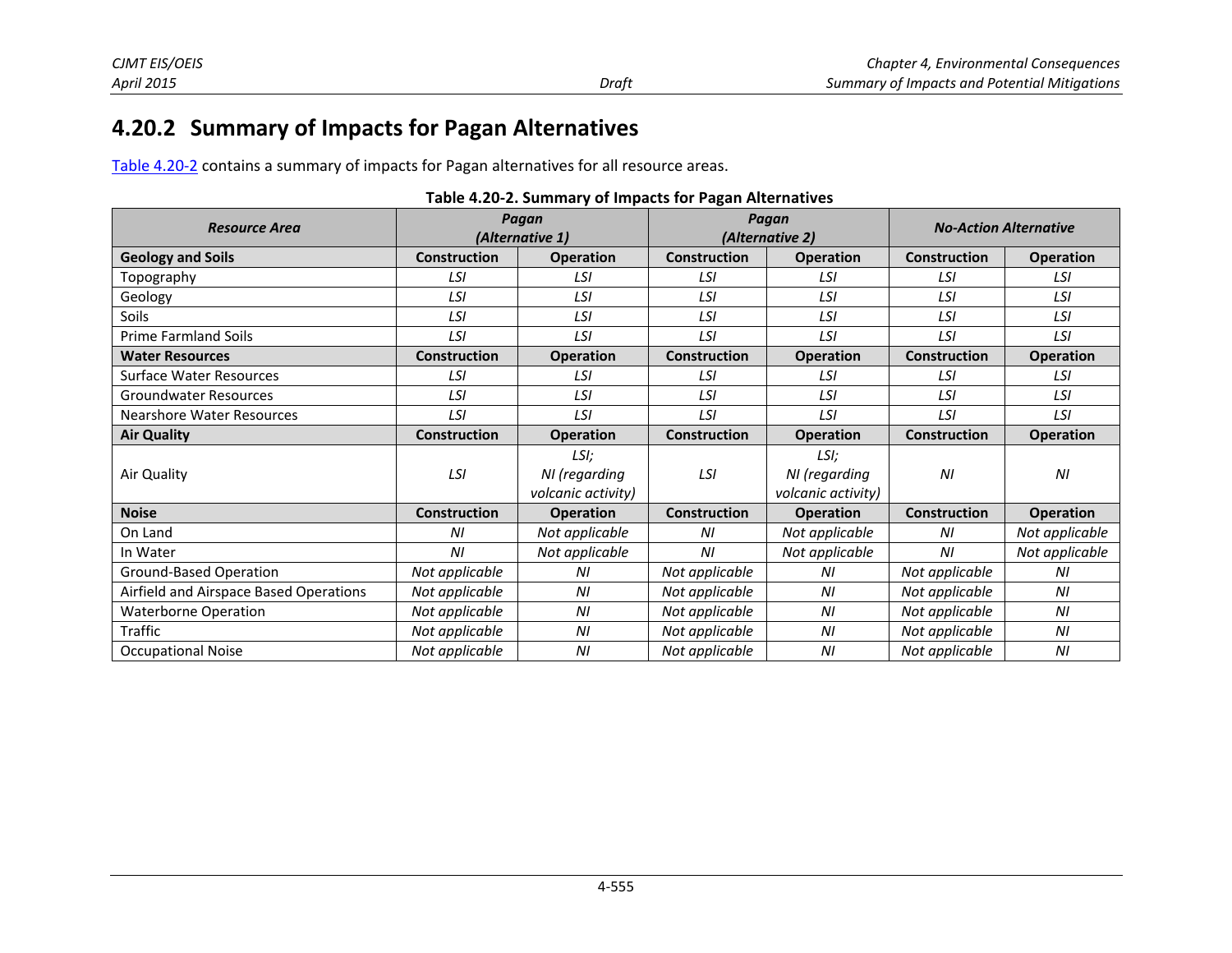|  |  |  | Table 4.20-2. Summary of Impacts for Pagan Alternatives |
|--|--|--|---------------------------------------------------------|
|--|--|--|---------------------------------------------------------|

| <b>Resource Area</b>                                                                                       | Pagan               |                                                                                                                                                                                              | Pagan               |                                                                                                                                                                                              | <b>No-Action Alternative</b> |                  |  |
|------------------------------------------------------------------------------------------------------------|---------------------|----------------------------------------------------------------------------------------------------------------------------------------------------------------------------------------------|---------------------|----------------------------------------------------------------------------------------------------------------------------------------------------------------------------------------------|------------------------------|------------------|--|
|                                                                                                            |                     | (Alternative 1)                                                                                                                                                                              | (Alternative 2)     |                                                                                                                                                                                              |                              |                  |  |
| <b>Airspace</b>                                                                                            | <b>Construction</b> | <b>Operation</b>                                                                                                                                                                             | <b>Construction</b> | <b>Operation</b>                                                                                                                                                                             | <b>Construction</b>          | <b>Operation</b> |  |
| Pagan                                                                                                      | Not applicable      | LSI                                                                                                                                                                                          | Not applicable      | LSI                                                                                                                                                                                          | Not applicable               | N <sub>l</sub>   |  |
| <b>Land and Submerged Land Use</b>                                                                         | <b>Construction</b> | <b>Operation</b>                                                                                                                                                                             | <b>Construction</b> | <b>Operation</b>                                                                                                                                                                             | <b>Construction</b>          | <b>Operation</b> |  |
| Land Acquisition (Jurisdictional Control)                                                                  | Not applicable      | SI                                                                                                                                                                                           | Not applicable      | SI                                                                                                                                                                                           | Not applicable               | ΝI               |  |
| <b>Submerged Land Acquisition</b><br>(Jurisdictional Control)                                              | Not applicable      | LSI                                                                                                                                                                                          | Not applicable      | LSI                                                                                                                                                                                          | Not applicable               | N <sub>l</sub>   |  |
| Land Use - Current and Planned Use                                                                         | Not applicable      | SI                                                                                                                                                                                           | Not applicable      | SI                                                                                                                                                                                           | Not applicable               | N <sub>l</sub>   |  |
| Land Use - Public Access                                                                                   | Not applicable      | LSI                                                                                                                                                                                          | Not applicable      | LSI                                                                                                                                                                                          | Not applicable               | N <sub>l</sub>   |  |
| Submerged Land Use - Current and<br>Planned                                                                | Not applicable      | LSI                                                                                                                                                                                          | Not applicable      | LSI                                                                                                                                                                                          | Not applicable               | N <sub>l</sub>   |  |
| Submerged Land Use - Public Access                                                                         | Not applicable      | LSI                                                                                                                                                                                          | Not applicable      | LSI                                                                                                                                                                                          | Not applicable               | N <sub>l</sub>   |  |
| <b>Recreation</b>                                                                                          | <b>Construction</b> | <b>Operation</b>                                                                                                                                                                             | <b>Construction</b> | <b>Operation</b>                                                                                                                                                                             | <b>Construction</b>          | <b>Operation</b> |  |
| Recreation                                                                                                 | LSI                 | LSI                                                                                                                                                                                          | LSI                 | LSI                                                                                                                                                                                          | ΝI                           | ΝI               |  |
| <b>Terrestrial Biology</b>                                                                                 | <b>Construction</b> | <b>Operation</b>                                                                                                                                                                             | <b>Construction</b> | <b>Operation</b>                                                                                                                                                                             | <b>Construction</b>          | <b>Operation</b> |  |
| <b>Vegetation Communities</b>                                                                              | SI                  | LSI                                                                                                                                                                                          | SI                  | LSI                                                                                                                                                                                          | N <sub>l</sub>               | N <sub>l</sub>   |  |
| Native Wildlife                                                                                            | LSI                 | LSI                                                                                                                                                                                          | LSI                 | LSI                                                                                                                                                                                          | NI                           | NI               |  |
| Special-status Species: Endangered<br>Species Act - Listed and Proposed Species<br>and CNMI-listed Species | LSI                 | SI (Mariana fruit<br>bat)<br><b>LSI</b> (Micronesian<br>megapode, sea<br>turtles, humped<br>tree snail, Slevin's<br>skink)<br>NI (Cycas<br>micronesica,<br><b>Bulbophyllum</b><br>guamenese) | LSI                 | SI (Mariana fruit<br>bat)<br><b>LSI</b> (Micronesian<br>megapode, sea<br>turtles, humped<br>tree snail,<br>Slevin's skink)<br>NI (Cycas<br>micronesica,<br><b>Bulbophyllum</b><br>guamenese) | N <sub>l</sub>               | N <sub>l</sub>   |  |
| Special-status Species: Migratory Bird<br><b>Treaty Act-listed</b>                                         | LSI                 | LSI                                                                                                                                                                                          | LSI                 | LSI                                                                                                                                                                                          | N <sub>l</sub>               | NI               |  |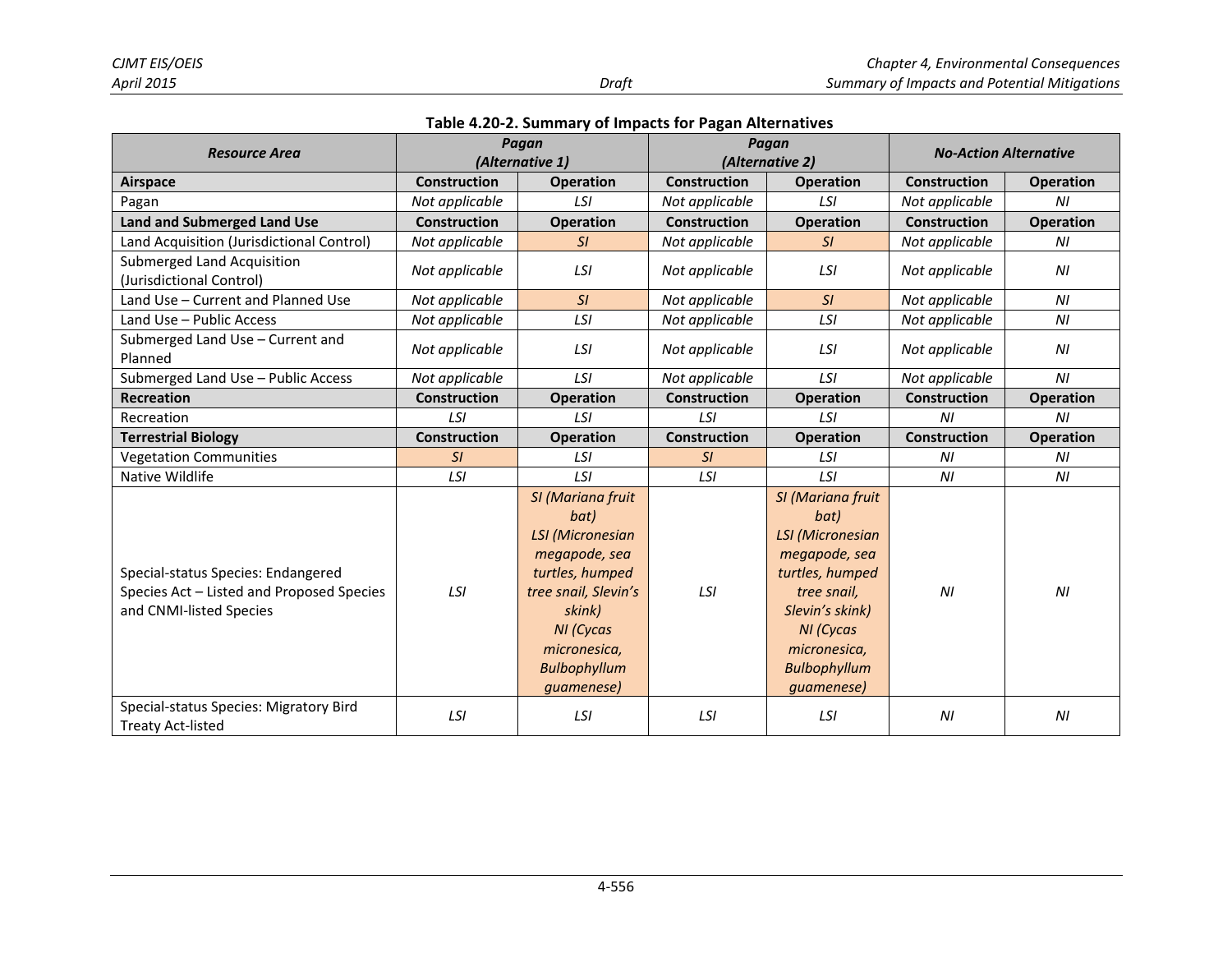|  |  |  | Table 4.20-2. Summary of Impacts for Pagan Alternatives |
|--|--|--|---------------------------------------------------------|
|--|--|--|---------------------------------------------------------|

| Resource Area                                             |                               | Pagan<br>(Alternative 1)      |                               | Pagan<br>(Alternative 2)      |                     | <b>No-Action Alternative</b> |
|-----------------------------------------------------------|-------------------------------|-------------------------------|-------------------------------|-------------------------------|---------------------|------------------------------|
| <b>Marine Biology</b>                                     | <b>Construction</b>           | <b>Operation</b>              | Construction                  | <b>Operation</b>              | Construction        | <b>Operation</b>             |
| Marine Habitat/Essential Fish Habitat                     | LSI                           | LSI                           | LSI                           | LSI                           | LSI                 | LSI                          |
| Marine Flora                                              | LSI                           | LSI                           | LSI                           | LSI                           | LSI                 | LSI                          |
| Marine Invertebrates (Coral)                              | LSI                           | LSI                           | LSI                           | LSI                           | LSI                 | LSI                          |
| Marine Invertebrates (Non-Coral)                          | LSI                           | LSI                           | LSI                           | LSI                           | LSI                 | LSI                          |
| Fish                                                      | <b>LSI</b>                    | LSI                           | LSI                           | LSI                           | LSI                 | LSI                          |
| <b>Special Status Coral Species</b>                       | LSI                           | SI                            | LSI                           | SI                            | LSI                 | LSI                          |
| Sea Turtles                                               | LSI                           | LSI                           | LSI                           | LSI                           | LSI                 | LSI                          |
| <b>Marine Mammals</b>                                     | LSI                           | LSI                           | LSI                           | LSI                           | LSI                 | LSI                          |
| <b>Cultural Resources</b>                                 | Construction                  | <b>Operation</b>              | Construction                  | <b>Operation</b>              | <b>Construction</b> | <b>Operation</b>             |
| North Range Complex                                       | SI mitigated to<br><b>LSI</b> | SI mitigated to<br><b>LSI</b> | SI mitigated to<br><b>LSI</b> | SI mitigated to<br><b>LSI</b> | LSI                 | LSI                          |
| South Range Complex                                       | LSI                           | LSI                           | LSI                           | LSI                           | LSI                 | LSI                          |
| <b>Visual Resources</b>                                   | <b>Construction</b>           | <b>Operation</b>              | Construction                  | <b>Operation</b>              | Construction        | <b>Operation</b>             |
| <b>Visual Resources</b>                                   | Not applicable                | LSI                           | Not applicable                | LSI                           | Not applicable      | N <sub>l</sub>               |
| <b>Transportation</b>                                     | <b>Construction</b>           | <b>Operation</b>              | Construction                  | <b>Operation</b>              | <b>Construction</b> | <b>Operation</b>             |
| Air Transportation                                        | LSI                           | B <sub>l</sub>                | LSI                           | B <sub>l</sub>                | NI                  | N <sub>l</sub>               |
| <b>Ground Transportation</b>                              | N <sub>l</sub>                | N <sub>l</sub>                | N <sub>l</sub>                | ΝI                            | N <sub>l</sub>      | N <sub>l</sub>               |
| <b>Marine Transportation</b>                              | N <sub>l</sub>                | NI                            | NI                            | N <sub>l</sub>                | NI                  | N <sub>l</sub>               |
| <b>Utilities</b>                                          | <b>Construction</b>           | <b>Operation</b>              | Construction                  | <b>Operation</b>              | <b>Construction</b> | <b>Operation</b>             |
| <b>Electrical Power</b>                                   | Not applicable                | Not applicable                | Not applicable                | Not applicable                | Not applicable      | Not applicable               |
| Potable Water                                             | Not applicable                | Not applicable                | Not applicable                | Not applicable                | Not applicable      | Not applicable               |
| Wastewater                                                | Not applicable                | Not applicable                | Not applicable                | Not applicable                | Not applicable      | Not applicable               |
| <b>Stormwater Management</b>                              | LSI                           | LSI                           | LSI                           | LSI                           | Not applicable      | Not applicable               |
| Solid Waste                                               | LSI                           | LSI                           | LSI                           | LSI                           | Not applicable      | Not applicable               |
| Information Technology/                                   | Not applicable                | Not applicable                | Not applicable                | Not applicable                | Not applicable      | Not applicable               |
| Communications                                            |                               |                               |                               |                               |                     |                              |
| <b>Socioeconomics and Environmental</b><br><b>Justice</b> | <b>Construction</b>           | <b>Operation</b>              | <b>Construction</b>           | <b>Operation</b>              | <b>Construction</b> | <b>Operation</b>             |
| Population <sup>1</sup>                                   | NI                            | N <sub>l</sub>                | ΝI                            | ΝI                            | N <sub>l</sub>      | ΝI                           |
| <b>Economic Conditions</b>                                | BI                            | B1                            | BI                            | B1                            | N <sub>l</sub>      | LSI                          |
| <b>Public Services</b>                                    | N <sub>l</sub>                | LSI                           | N <sub>l</sub>                | LSI                           | N <sub>l</sub>      | N <sub>l</sub>               |
| <b>Community and Social Topics</b>                        | N <sub>l</sub>                | <b>Potential for SI</b>       | N <sub>l</sub>                | <b>Potential for SI</b>       | N <sub>l</sub>      | LSI                          |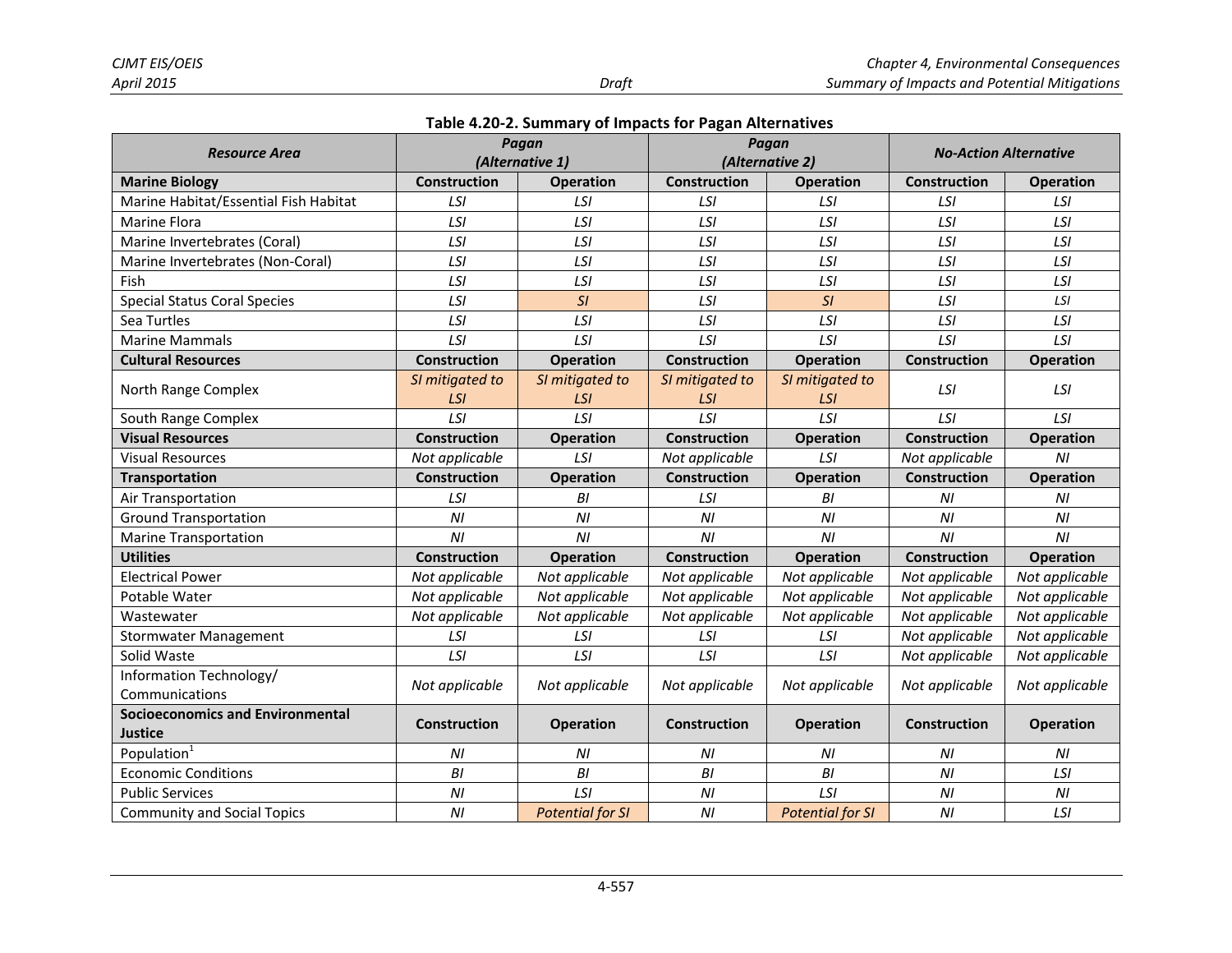| <b>Resource Area</b>                 | Pagan<br>(Alternative 1) |                  | Pagan        | (Alternative 2)  | <b>No-Action Alternative</b> |                  |  |
|--------------------------------------|--------------------------|------------------|--------------|------------------|------------------------------|------------------|--|
| <b>Hazardous Materials and Waste</b> | <b>Construction</b>      | <b>Operation</b> | Construction | <b>Operation</b> | Construction                 | <b>Operation</b> |  |
| <b>Hazardous Materials</b>           | LSI                      | LSI              | LSI          | LSI              | LSI                          | LSI              |  |
| <b>Toxic Substances</b>              | LSI                      | LSI              | LSI          | LSI              | LSI                          | LSI              |  |
| Hazardous Waste                      | LSI                      | LSI              | LSI          | LSI              | LSI                          | LSI              |  |
| <b>Contaminated Sites</b>            | LSI                      | LSI              | LSI          | LSI              | LSI                          | LSI              |  |
| <b>Public Safety and Health</b>      | <b>Construction</b>      | <b>Operation</b> | Construction | <b>Operation</b> | <b>Construction</b>          | <b>Operation</b> |  |
| <b>Aircraft Operations</b>           | ΝI                       | LSI              | ΝI           | LSI              | LSI                          | LSI              |  |
| <b>Ground Operations</b>             | ΝI                       | LSI              | ΝI           | LSI              | LSI                          | LSI              |  |
| <b>Marine Operations</b>             | ΝI                       | LSI              | ΝI           | LSI              | LSI                          | LSI              |  |

Notes: <sup>1</sup>A change in population is not considered an impact itself. However, population change has the potential to drive positive or negative impacts to other socioeconomic factors.

*Legend*: *BI* = beneficial impact; *LSI* = less than significant impact; *NI* = no impact; *SI* = significant impact. Shading is used to highlight the significant impacts. *Not Applicable* indicates an element or category with no potential for impacts.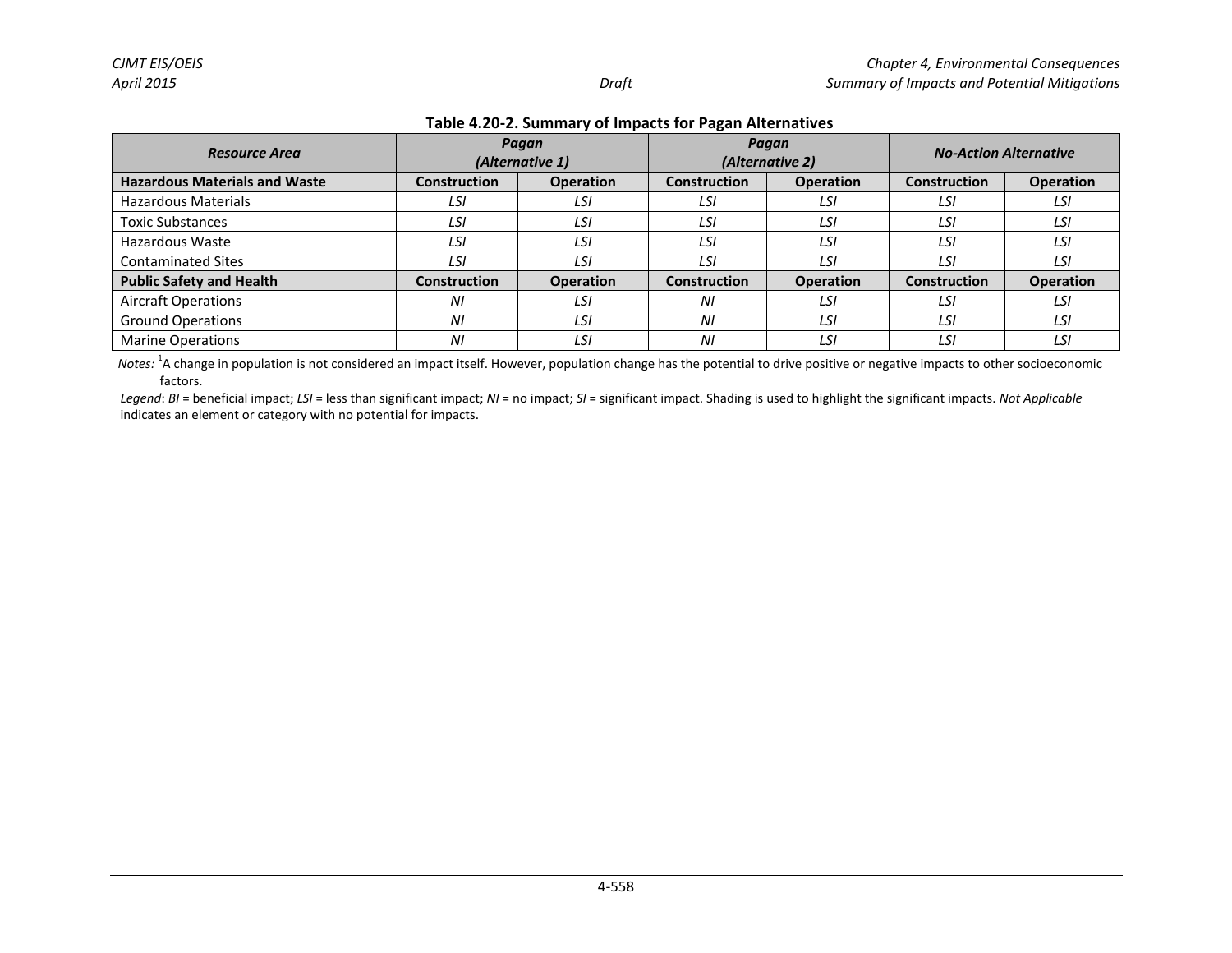# **4.20.3 Summary of Potential Mitigation Measures**

<span id="page-13-1"></span>[Table 4.20-3 c](#page-13-1)ontains a summary of potential mitigation measures for Tinian and Pagan construction and operation phases.

<span id="page-13-0"></span>

|                                                                                                                                                                                                                                                                                                                                                                                                                                                                                                                                                                                                                                                                                                                                                                                                                                               |                           |                                                                                                                                                                                                                                                                                                                                                                                                                                                                                                                                                                                                                                                                                                                                                                                                                                                                                                                                                                                                               | <b>Tinian</b><br><b>Phase</b> |           | Pagan<br><b>Phase</b> |           |
|-----------------------------------------------------------------------------------------------------------------------------------------------------------------------------------------------------------------------------------------------------------------------------------------------------------------------------------------------------------------------------------------------------------------------------------------------------------------------------------------------------------------------------------------------------------------------------------------------------------------------------------------------------------------------------------------------------------------------------------------------------------------------------------------------------------------------------------------------|---------------------------|---------------------------------------------------------------------------------------------------------------------------------------------------------------------------------------------------------------------------------------------------------------------------------------------------------------------------------------------------------------------------------------------------------------------------------------------------------------------------------------------------------------------------------------------------------------------------------------------------------------------------------------------------------------------------------------------------------------------------------------------------------------------------------------------------------------------------------------------------------------------------------------------------------------------------------------------------------------------------------------------------------------|-------------------------------|-----------|-----------------------|-----------|
| <b>Impacts</b>                                                                                                                                                                                                                                                                                                                                                                                                                                                                                                                                                                                                                                                                                                                                                                                                                                | Category                  | <b>Potential Mitigation Measures</b>                                                                                                                                                                                                                                                                                                                                                                                                                                                                                                                                                                                                                                                                                                                                                                                                                                                                                                                                                                          | Construction                  | Operation | Construction          | Operation |
| <b>AIRSPACE</b>                                                                                                                                                                                                                                                                                                                                                                                                                                                                                                                                                                                                                                                                                                                                                                                                                               |                           |                                                                                                                                                                                                                                                                                                                                                                                                                                                                                                                                                                                                                                                                                                                                                                                                                                                                                                                                                                                                               |                               |           |                       |           |
| Tinian<br>The increase in military air traffic would not restrict access to<br>Tinian International Airport. Private flights could experience<br>minimal delays in departures and arrivals during the time when<br>military aircraft are practicing approaches to the Tinian<br>International Airport runway.<br>Restricted Area 7203 was segmented to minimize impacts to<br>commuter flight traffic between Tinian and Saipan. Civilian<br>aircraft can be routed around the restricted airspace while<br>staying within the minimum safety glide slope except for periods<br>when Restricted Area 7203A/B/C/X/Y/Z/E/W are activated<br>together. Indirect effects such as increased fuel consumption and<br>time en route could be experienced.<br>No impacts would be expected with activation of the Tinian<br>Military Operations Area. | SI<br>mitigated<br>to LSI | Establish a Letter of Procedure or Joint Use Agreement<br>to accommodate civilian arrivals and departures into the<br>airport.<br>Establish communication procedures between Tinian<br>$\bullet$<br>Range Control and Saipan International Airport Air<br>Traffic Control to ensure priority access to Tinian<br>International Airport for life-flight and other emergency-<br>related activities.<br>Add positive control measures (e.g., air traffic control<br>tower at Tinian, short-range radar on Tinian or Saipan<br>that would allow air traffic controllers to see aircraft<br>operating below 2,000 feet [609 meters]), and<br>communications capability at Saipan or Tinian to ensure<br>non-participating aircraft are advised of military<br>operations.<br>Establish communication procedures to provide<br>$\bullet$<br>immediate feedback between air traffic controllers and<br>range control to accommodate smaller inter-island<br>commuter aircraft travelling between Saipan and Tinian. |                               | X         |                       |           |
| Saipan                                                                                                                                                                                                                                                                                                                                                                                                                                                                                                                                                                                                                                                                                                                                                                                                                                        | SI                        | Establish a Letter of Procedure between the Federal<br>$\bullet$                                                                                                                                                                                                                                                                                                                                                                                                                                                                                                                                                                                                                                                                                                                                                                                                                                                                                                                                              |                               | X         |                       |           |
| Air and ground activities would have the potential to significantly                                                                                                                                                                                                                                                                                                                                                                                                                                                                                                                                                                                                                                                                                                                                                                           | mitigated                 | Aviation Administration and the U.S. military that                                                                                                                                                                                                                                                                                                                                                                                                                                                                                                                                                                                                                                                                                                                                                                                                                                                                                                                                                            |                               |           |                       |           |
| impact current airspace procedures during the 140 days per year<br>that the Restricted Areas 7203A/B/C and W are scheduled and                                                                                                                                                                                                                                                                                                                                                                                                                                                                                                                                                                                                                                                                                                                | to LSI                    | contains the procedures for access to the airspace and<br>gives priority to large commercial aircraft. The                                                                                                                                                                                                                                                                                                                                                                                                                                                                                                                                                                                                                                                                                                                                                                                                                                                                                                    |                               |           |                       |           |
| activated for use.                                                                                                                                                                                                                                                                                                                                                                                                                                                                                                                                                                                                                                                                                                                                                                                                                            |                           | agreement would ensure proper range scheduling                                                                                                                                                                                                                                                                                                                                                                                                                                                                                                                                                                                                                                                                                                                                                                                                                                                                                                                                                                |                               |           |                       |           |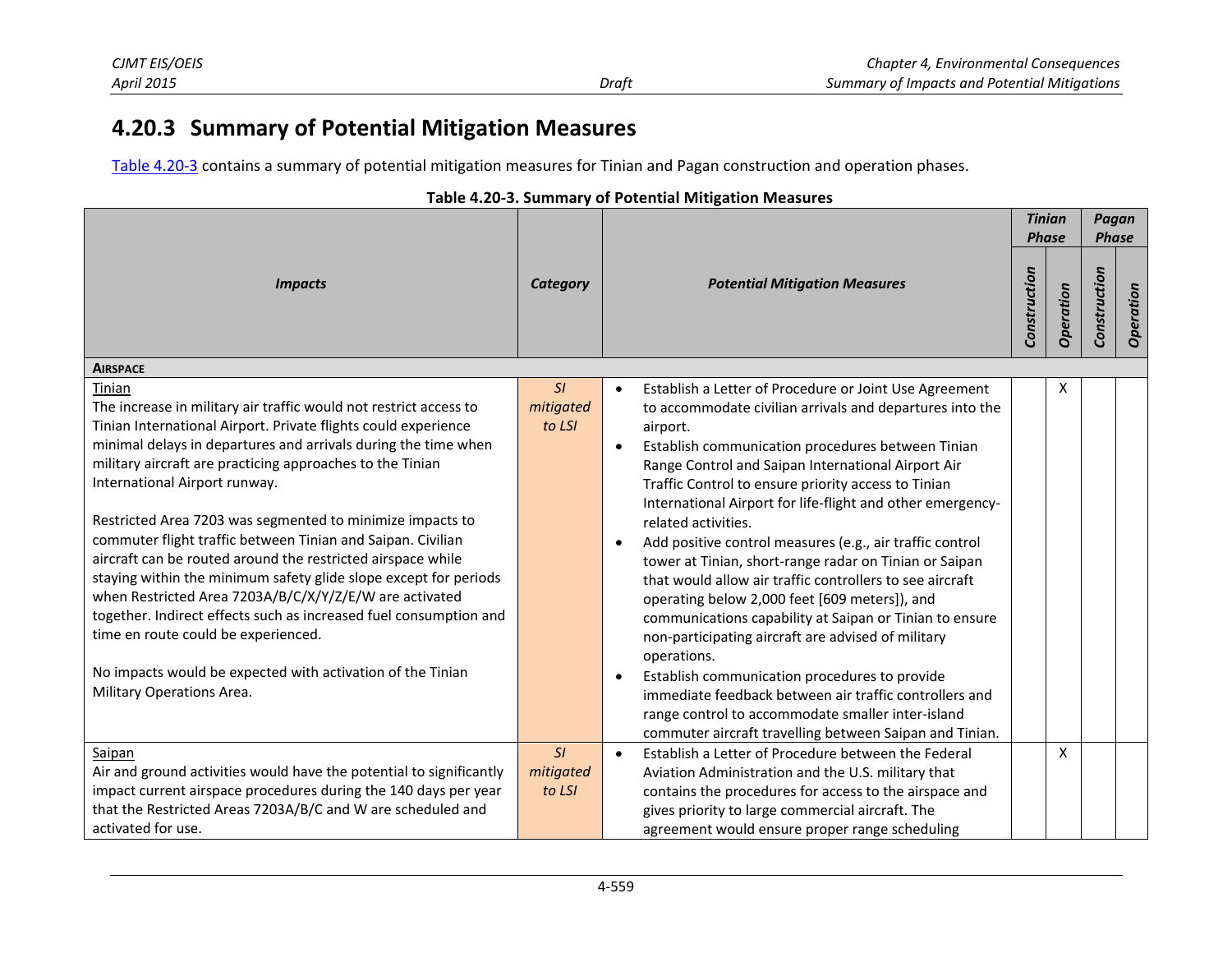|  |  | Table 4.20-3. Summary of Potential Mitigation Measures |  |  |
|--|--|--------------------------------------------------------|--|--|
|--|--|--------------------------------------------------------|--|--|

|                                                                                                                                                                                                                                                                                                                              |                           |                                                                                                                                                                                                                                                                                                                                                                                                                                                                                                                                                                                                                                                                                                                                                                                                                                                                                                                                                                                                                                                                                        | <b>Tinian</b><br><b>Phase</b> |           | Pagan<br><b>Phase</b> |           |
|------------------------------------------------------------------------------------------------------------------------------------------------------------------------------------------------------------------------------------------------------------------------------------------------------------------------------|---------------------------|----------------------------------------------------------------------------------------------------------------------------------------------------------------------------------------------------------------------------------------------------------------------------------------------------------------------------------------------------------------------------------------------------------------------------------------------------------------------------------------------------------------------------------------------------------------------------------------------------------------------------------------------------------------------------------------------------------------------------------------------------------------------------------------------------------------------------------------------------------------------------------------------------------------------------------------------------------------------------------------------------------------------------------------------------------------------------------------|-------------------------------|-----------|-----------------------|-----------|
|                                                                                                                                                                                                                                                                                                                              |                           |                                                                                                                                                                                                                                                                                                                                                                                                                                                                                                                                                                                                                                                                                                                                                                                                                                                                                                                                                                                                                                                                                        |                               |           |                       |           |
| <b>Impacts</b>                                                                                                                                                                                                                                                                                                               | Category                  | <b>Potential Mitigation Measures</b>                                                                                                                                                                                                                                                                                                                                                                                                                                                                                                                                                                                                                                                                                                                                                                                                                                                                                                                                                                                                                                                   | Construction                  | Operation | Construction          | Operation |
| Restricted areas would not be activated during times with<br>scheduled Saipan International Airport commercial large<br>passenger jet and jetliner activity. Existing procedures used to<br>manage aircraft operations at Tinian North Field and deconflict<br>military and civilian aircraft would be expected to continue. |                           | procedures are in place to ensure no significant<br>disruption of normal flights into and out of Saipan<br>International Airport.<br>Electronically monitor each training event through the<br>$\bullet$<br>use of radar and other surveillance equipment such as<br>an expeditionary control tower that would continually<br>monitor the airspace to ensure the safety of the flying<br>public during times when training is occurring.<br>Schedule and coordinate training events with Saipan<br>$\bullet$<br>International Airport arrivals and departures as to not<br>conflict.<br>Establish procedures and communications that allow for<br>$\bullet$<br>air traffic controllers and range controllers to<br>simultaneously see the airspace and ensure priority is<br>given to any aircraft heading to or from Saipan<br>International Airport. In the event of an unforeseen<br>incursion into an active restricted airspace, the<br>simultaneous ability to monitor activities on the ground<br>and in the air should provide the ability to stop any<br>training in seconds. |                               |           |                       |           |
| <b>LAND AND SUBMERGED LAND USE</b>                                                                                                                                                                                                                                                                                           |                           |                                                                                                                                                                                                                                                                                                                                                                                                                                                                                                                                                                                                                                                                                                                                                                                                                                                                                                                                                                                                                                                                                        |                               |           |                       |           |
| Land Use Within the Military Lease Area - Existing and Planned<br>Land Use<br>There would be land use incompatibilities associated with the<br>Tinian Military Retention Land for Wildlife Conservation and the<br>agricultural and cattle grazing activities in the Lease Back Area.                                        | SI<br>mitigated<br>to LSI | Four areas are being assessed as potential conservation<br>$\bullet$<br>areas for the protection of the Tinian monarch and other<br>wildlife species (Section 4.9, Terrestrial Biology, Figure<br>4.9-2). These areas may also be used for additional<br>natural resource conservation actions such as forest<br>enhancement and/or invasive species control. The<br>Department of Defense is coordinating with the Federal<br>Aviation Administration and the U.S. Fish and Wildlife                                                                                                                                                                                                                                                                                                                                                                                                                                                                                                                                                                                                  |                               | x         |                       |           |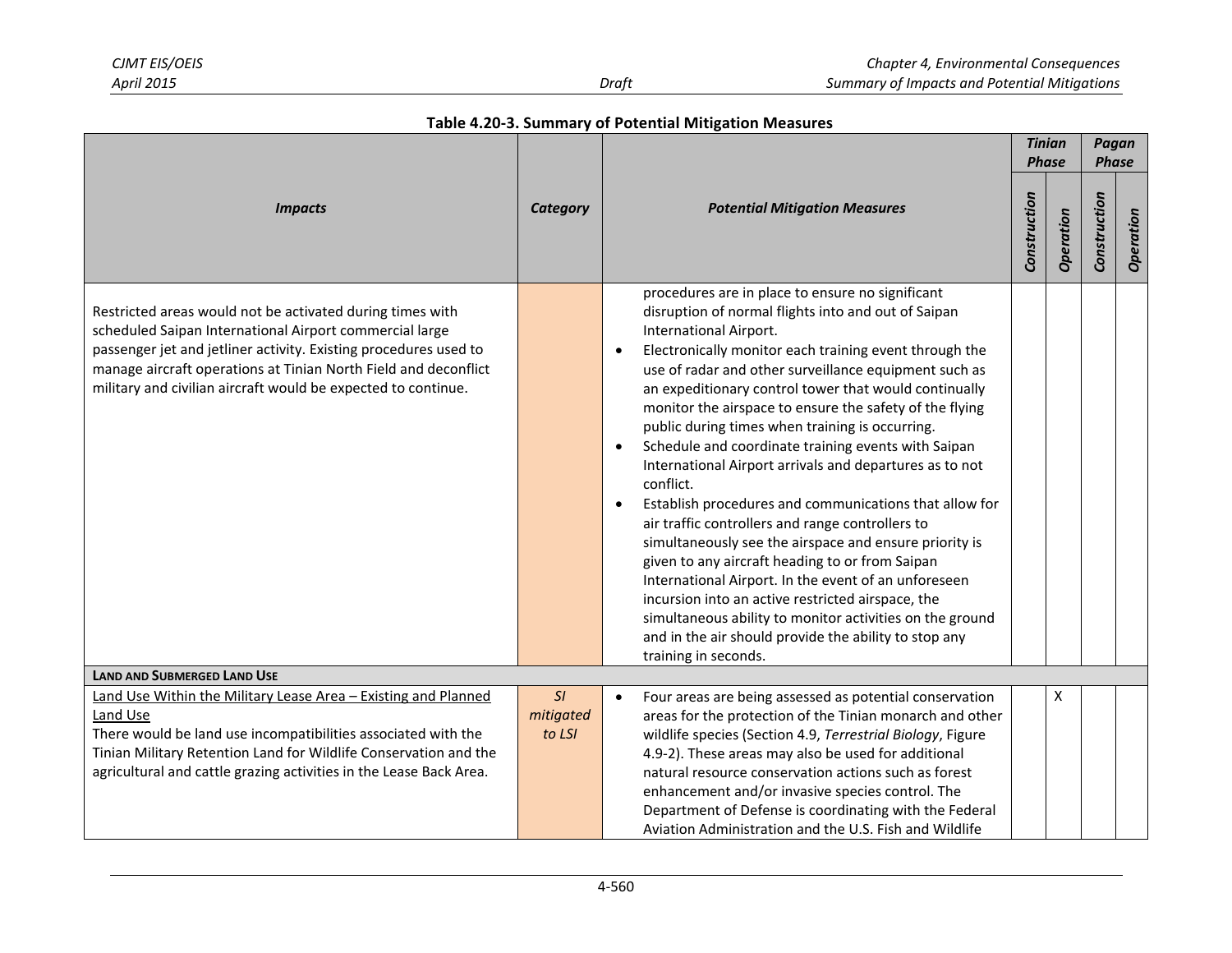|  |  | Table 4.20-3. Summary of Potential Mitigation Measures |  |  |
|--|--|--------------------------------------------------------|--|--|
|--|--|--------------------------------------------------------|--|--|

|                                                                                                                                                                                                                                                                                    |                           |                                                                                                                                                                                                                                                                                                                                                                                                                                                                                                                                                                                                                                                                                                                                                                                                                                                       |              |                           | Pagan<br><b>Phase</b> |           |
|------------------------------------------------------------------------------------------------------------------------------------------------------------------------------------------------------------------------------------------------------------------------------------|---------------------------|-------------------------------------------------------------------------------------------------------------------------------------------------------------------------------------------------------------------------------------------------------------------------------------------------------------------------------------------------------------------------------------------------------------------------------------------------------------------------------------------------------------------------------------------------------------------------------------------------------------------------------------------------------------------------------------------------------------------------------------------------------------------------------------------------------------------------------------------------------|--------------|---------------------------|-----------------------|-----------|
| <b>Impacts</b>                                                                                                                                                                                                                                                                     | <b>Category</b>           | <b>Potential Mitigation Measures</b>                                                                                                                                                                                                                                                                                                                                                                                                                                                                                                                                                                                                                                                                                                                                                                                                                  | Construction | <b>Phase</b><br>Operation | Construction          | Operation |
| <b>RECREATION</b>                                                                                                                                                                                                                                                                  |                           | Service on these potential conservation areas.<br>The DoN has identified and proposed a total of 2,554<br>$\bullet$<br>acres (1,034 hectares) of land for grazing areas within<br>the Military Lease Area. Of this total 1,010 acres (409<br>hectares) would be unencumbered and 1,544 acres (625<br>hectares) would be encumbered by surface danger<br>zones.                                                                                                                                                                                                                                                                                                                                                                                                                                                                                        |              |                           |                       |           |
| <b>Historic and Cultural Attractions</b><br>Due to restricted access, there would be significant impacts to:<br>historic and cultural attractions (10 of 12 sites). These impacts<br>would remain significant even with the implementation of the<br>proposed mitigation measures. | SI                        | In as much as possible, training would be scheduled<br>$\bullet$<br>around peak tourist holidays, such as the three tour<br>seasons that correspond to specific World War II<br>anniversaries.<br>There is no mitigation currently proposed to minimize<br>$\bullet$<br>this impact to the Shinto Shrine and Hinode American<br>Memorial. The DoN is consulting with the CNMI Historic<br>Preservation Officer and other interested parties<br>regarding impacts to the Shinto Shrine and Hinode<br>American Memorial as part of the Section 106 process<br>(see Appendix N, Cultural Resources Technical Memo for<br>a discussion of the consultation process). Potential<br>mitigation will be determined through this consultation<br>process and could include documentation and relocation<br>of the Shinto Shrine and Hinode American Memorial. |              | x                         |                       |           |
| <b>Annual Events</b><br>Closure of recreational areas on Tinian during training operations<br>could result in reduced event attendance. Impacts would be<br>mitigated to less than significant with implementation of the<br>proposed mitigation measures.                         | SI<br>mitigated<br>to LSI | In as much as possible, the DoN would coordinate with<br>$\bullet$<br>event sponsors to ensure that training events do not<br>occur during annual events.                                                                                                                                                                                                                                                                                                                                                                                                                                                                                                                                                                                                                                                                                             |              | X                         |                       |           |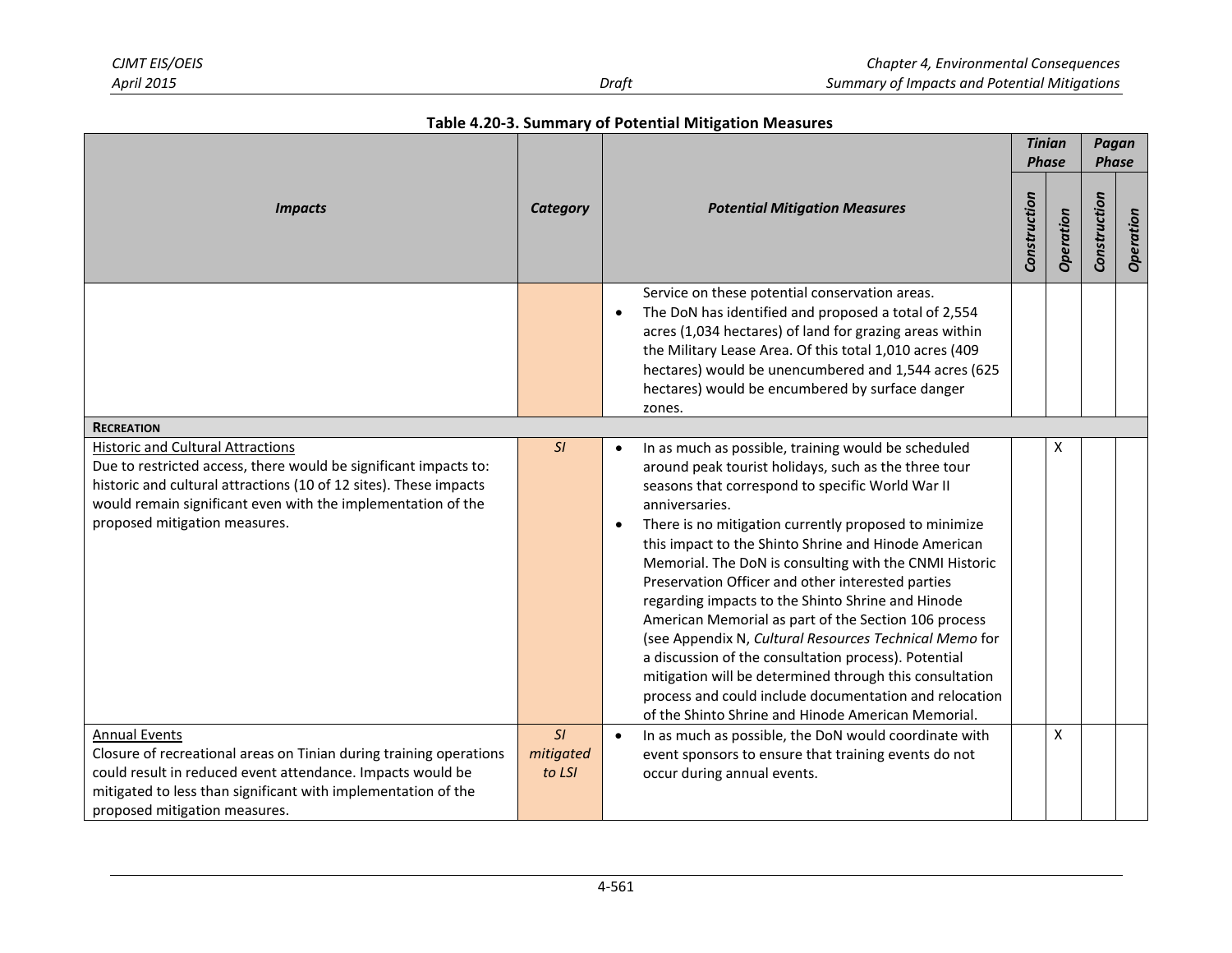|  | Table 4.20-3. Summary of Potential Mitigation Measures |  |  |  |
|--|--------------------------------------------------------|--|--|--|
|--|--------------------------------------------------------|--|--|--|

|                                                                                                                                                                                          |                 | <b>Potential Mitigation Measures</b>                                                                                                                                                                                                                                                                                                                                                                                                                                                                                                                                                                                                                                                                                                                                                                                                                                                                                                                                                                                                                                                                                                                                                                                                                                                                                                                                                                                                                                                                                                                                       |   | <b>Tinian</b><br><b>Phase</b> | Pagan<br><b>Phase</b> |           |
|------------------------------------------------------------------------------------------------------------------------------------------------------------------------------------------|-----------------|----------------------------------------------------------------------------------------------------------------------------------------------------------------------------------------------------------------------------------------------------------------------------------------------------------------------------------------------------------------------------------------------------------------------------------------------------------------------------------------------------------------------------------------------------------------------------------------------------------------------------------------------------------------------------------------------------------------------------------------------------------------------------------------------------------------------------------------------------------------------------------------------------------------------------------------------------------------------------------------------------------------------------------------------------------------------------------------------------------------------------------------------------------------------------------------------------------------------------------------------------------------------------------------------------------------------------------------------------------------------------------------------------------------------------------------------------------------------------------------------------------------------------------------------------------------------------|---|-------------------------------|-----------------------|-----------|
| <b>Impacts</b>                                                                                                                                                                           | <b>Category</b> |                                                                                                                                                                                                                                                                                                                                                                                                                                                                                                                                                                                                                                                                                                                                                                                                                                                                                                                                                                                                                                                                                                                                                                                                                                                                                                                                                                                                                                                                                                                                                                            |   | Operation                     | Construction          | Operation |
| <b>TERRESTRIAL BIOLOGY</b>                                                                                                                                                               |                 |                                                                                                                                                                                                                                                                                                                                                                                                                                                                                                                                                                                                                                                                                                                                                                                                                                                                                                                                                                                                                                                                                                                                                                                                                                                                                                                                                                                                                                                                                                                                                                            |   |                               |                       |           |
| <b>Vegetation Communities</b><br>Alternatives 1, 2, and 3: The conversion of 6.3 acres (2.5 hectares)<br>of native limestone forest on Tinian to developed land would be<br>unavoidable. | SI              | Department of Defense may implement forest<br>enhancement on 6.3 acres (2.5 hectares) to replace the<br>area of native limestone forest removed during<br>construction. Forest enhancement would include<br>removal of non-native vegetation and establishment of<br>native species that are characteristic of native limestone<br>forest habitats.<br>To avoid and minimize impacts to native limestone<br>$\bullet$<br>forest on Tinian, the Department of Defense will<br>implement training restrictions within native limestone<br>forest. All limestone forest habitat within the Military<br>Lease Area will be designated as "No Wildlife<br>Disturbance Areas," with the following actions<br>prohibited: off-road vehicle travel; vehicle parking<br>except on existing roads or trails; firing of live or inert<br>munitions; mechanical vegetation clearing; digging or<br>excavation without prior approval; open fires; and<br>aircraft landings. Any maneuvers conducted in native<br>limestone forest will be on foot (no off-road vehicle<br>maneuvers), and units will be tactical, with no support<br>camps. Limestone forest "No Wildlife Disturbance Area"<br>restrictions will be implemented upon initiation of CJMT<br>training activities on Tinian.<br>Department of Defense may implement forest<br>$\bullet$<br>enhancement in areas of tangantangan or herbaceous<br>scrub habitat to replace the forested habitats removed<br>during construction. Forest enhancement would include<br>removal of non-native vegetation and establishment of | Χ |                               |                       |           |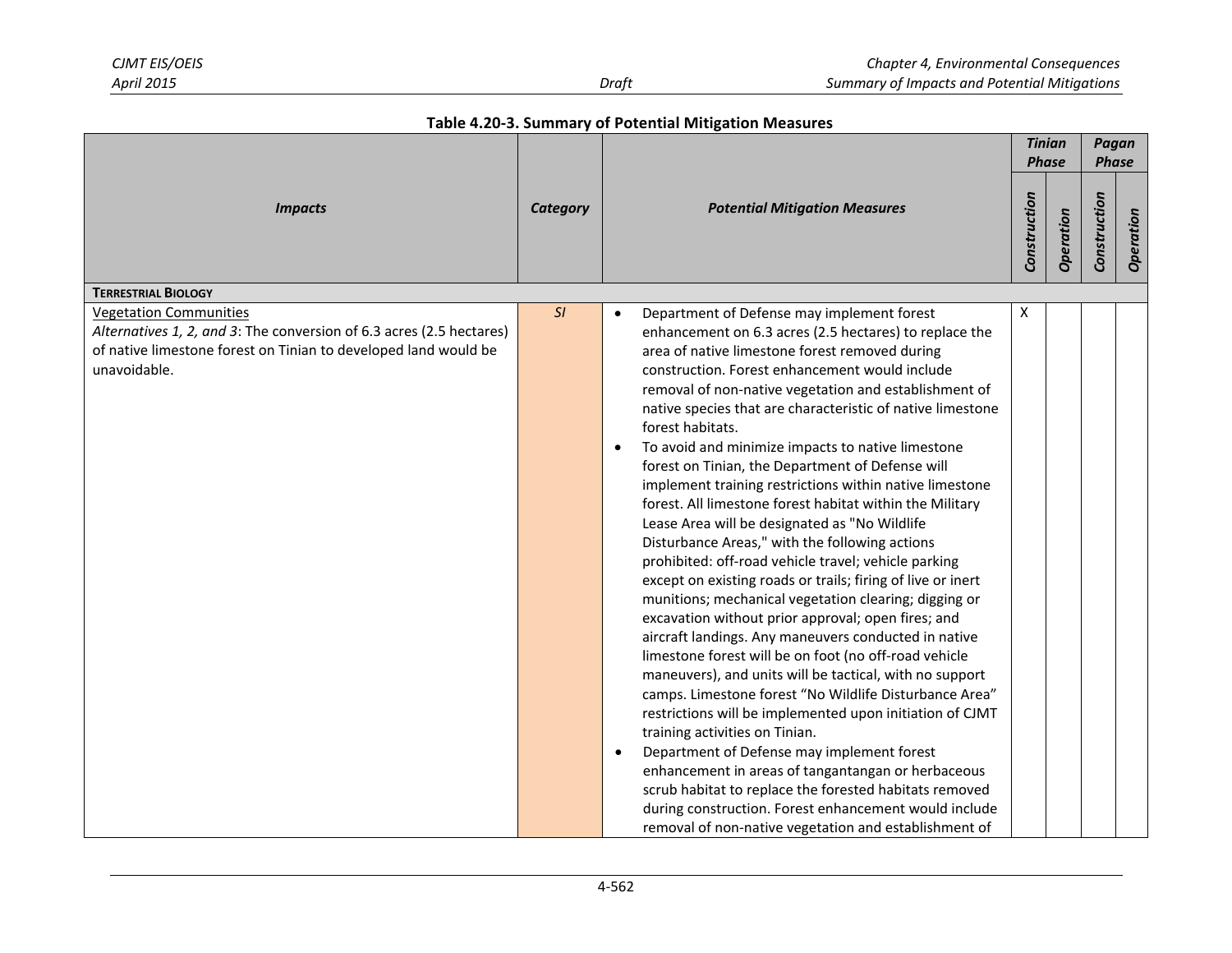|                                                                                                                                                                                                                                                                                                                                                                                                                                                                                                                                                                                                                                                                                                                                                                                                                                                                                                                                                               |    |                                                                                                                                                                                                                                                                                                                                                                                                                                                                                                                                                                                                                                                                                                                                                                                                                                                                                                                                                                                                                                                                                                                                                                                                                                                                                                                                                                                                                                                                                                                                           | <b>Tinian</b><br><b>Phase</b> |           | Pagan<br><b>Phase</b> |           |
|---------------------------------------------------------------------------------------------------------------------------------------------------------------------------------------------------------------------------------------------------------------------------------------------------------------------------------------------------------------------------------------------------------------------------------------------------------------------------------------------------------------------------------------------------------------------------------------------------------------------------------------------------------------------------------------------------------------------------------------------------------------------------------------------------------------------------------------------------------------------------------------------------------------------------------------------------------------|----|-------------------------------------------------------------------------------------------------------------------------------------------------------------------------------------------------------------------------------------------------------------------------------------------------------------------------------------------------------------------------------------------------------------------------------------------------------------------------------------------------------------------------------------------------------------------------------------------------------------------------------------------------------------------------------------------------------------------------------------------------------------------------------------------------------------------------------------------------------------------------------------------------------------------------------------------------------------------------------------------------------------------------------------------------------------------------------------------------------------------------------------------------------------------------------------------------------------------------------------------------------------------------------------------------------------------------------------------------------------------------------------------------------------------------------------------------------------------------------------------------------------------------------------------|-------------------------------|-----------|-----------------------|-----------|
| <b>Impacts</b>                                                                                                                                                                                                                                                                                                                                                                                                                                                                                                                                                                                                                                                                                                                                                                                                                                                                                                                                                |    | <b>Potential Mitigation Measures</b>                                                                                                                                                                                                                                                                                                                                                                                                                                                                                                                                                                                                                                                                                                                                                                                                                                                                                                                                                                                                                                                                                                                                                                                                                                                                                                                                                                                                                                                                                                      | Construction                  | Operation | Construction          | Operation |
|                                                                                                                                                                                                                                                                                                                                                                                                                                                                                                                                                                                                                                                                                                                                                                                                                                                                                                                                                               |    | native species that are characteristic of native forest<br>habitats.                                                                                                                                                                                                                                                                                                                                                                                                                                                                                                                                                                                                                                                                                                                                                                                                                                                                                                                                                                                                                                                                                                                                                                                                                                                                                                                                                                                                                                                                      |                               |           |                       |           |
| Native Wildlife<br>Alternative 1: The removal of 1,745 acres (706 hectares) of<br>forested and herbaceous scrub habitats (including Tinian<br>Military Retention Land for Wildlife Conservation) used by<br>native landbirds, including the Tinian monarch, and other<br>native wildlife species would be unavoidable.<br>Alternative 2: The removal of 1,883 acres (762 hectares) of<br>$\bullet$<br>forested and herbaceous scrub habitats (including Tinian<br>Military Retention Land for Wildlife Conservation) used by<br>native landbirds, including the Tinian monarch, and other<br>native wildlife species would be unavoidable.<br>Alternative 3: The removal of 1,862 acres (754 hectares) of<br>$\bullet$<br>forested and herbaceous scrub habitats (including Tinian<br>Military Retention Land for Wildlife Conservation) used by<br>native landbirds, including the Tinian monarch, and other<br>native wildlife species would be unavoidable | SI | Department of Defense may implement forest<br>enhancement in areas of mixed introduced forest,<br>tangantangan, or herbaceous scrub habitat to replace<br>the forest habitat removed during construction. Forest<br>enhancement would include removal of non-native<br>vegetation and establishment of native species that are<br>characteristic of native forest habitats.<br>Department of Defense may replace the current Tinian<br>$\bullet$<br>Military Retention Land for Wildlife Conservation by<br>establishing a conservation area(s) for the protection of<br>the Tinian monarch and other wildlife species with one<br>or more conservation sites within the Military Lease<br>Area. Forest enhancement and invasive species control<br>may also be implemented within the replacement<br>Wildlife Conservation site(s).<br>To improve habitat quality for native wildlife on Tinian,<br>$\bullet$<br>the Department of Defense may implement monitoring<br>and control of non-native invasive species within forest<br>habitat, including control of invasive plant, mammal, and<br>insect species.<br>To avoid and minimize impacts to native wildlife species<br>$\bullet$<br>that use native limestone forest on Tinian, the<br>Department of Defense will implement training<br>restrictions within native limestone forest. All limestone<br>forest habitat within the Military Lease Area will be<br>designated as "No Wildlife Disturbance Areas," with the<br>following actions prohibited: off-road vehicle travel; | X                             |           |                       |           |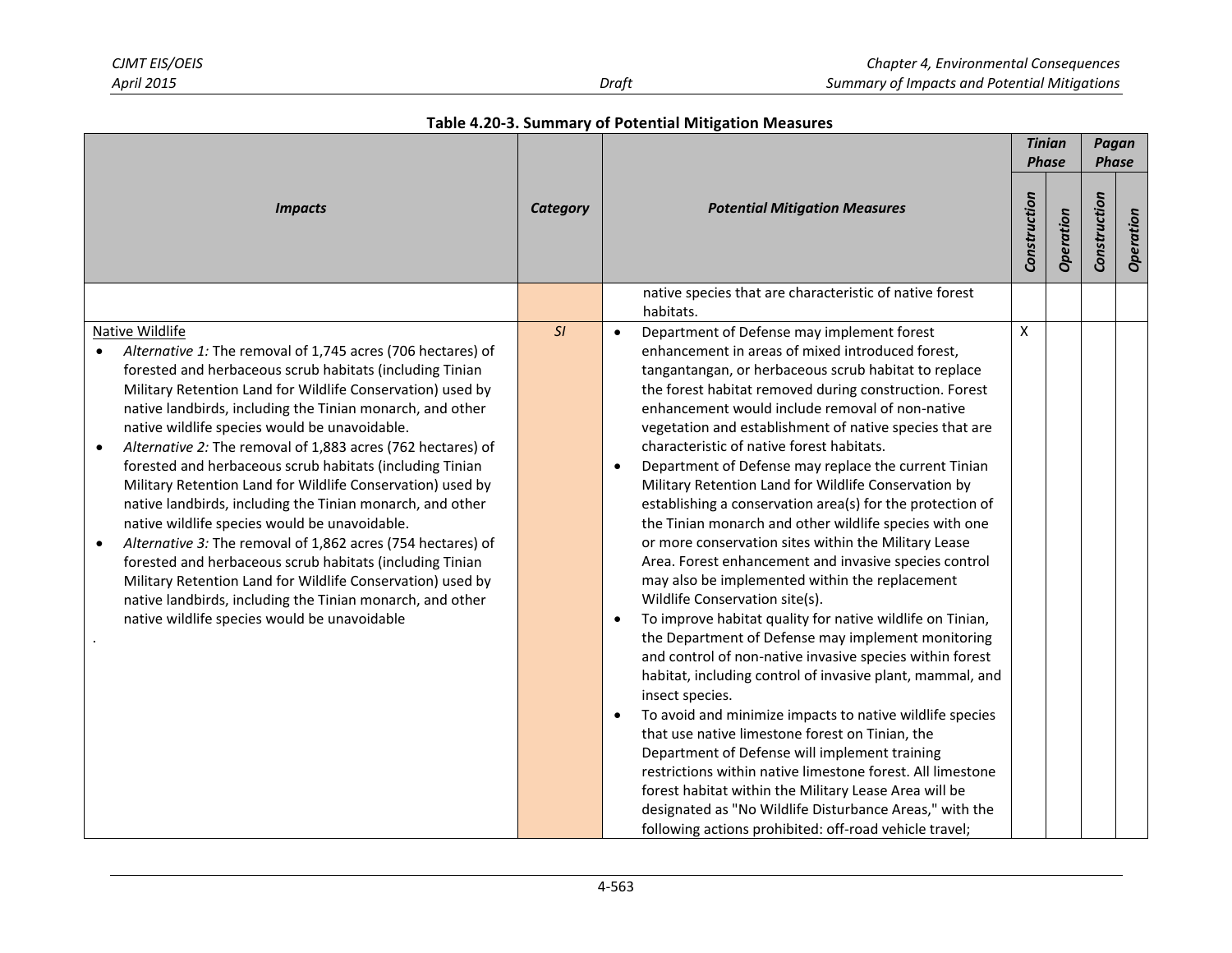| Table 4.20-3. Summary of Potential Mitigation Measures |  |  |  |  |
|--------------------------------------------------------|--|--|--|--|
|--------------------------------------------------------|--|--|--|--|

|                                                                                                                                                                                                                                                         | Category |                                                                                                                                                                                                                                                                                                                                                                                                                                                                                                                                                                                                                                                                                                                                                                                                                                                                                                                                                                                                                                                                                           |              | <b>Tinian</b>      | Pagan        |           |
|---------------------------------------------------------------------------------------------------------------------------------------------------------------------------------------------------------------------------------------------------------|----------|-------------------------------------------------------------------------------------------------------------------------------------------------------------------------------------------------------------------------------------------------------------------------------------------------------------------------------------------------------------------------------------------------------------------------------------------------------------------------------------------------------------------------------------------------------------------------------------------------------------------------------------------------------------------------------------------------------------------------------------------------------------------------------------------------------------------------------------------------------------------------------------------------------------------------------------------------------------------------------------------------------------------------------------------------------------------------------------------|--------------|--------------------|--------------|-----------|
|                                                                                                                                                                                                                                                         |          |                                                                                                                                                                                                                                                                                                                                                                                                                                                                                                                                                                                                                                                                                                                                                                                                                                                                                                                                                                                                                                                                                           |              | <b>Phase</b>       | <b>Phase</b> |           |
| <i><b>Impacts</b></i>                                                                                                                                                                                                                                   |          | <b>Potential Mitigation Measures</b>                                                                                                                                                                                                                                                                                                                                                                                                                                                                                                                                                                                                                                                                                                                                                                                                                                                                                                                                                                                                                                                      | Construction | Operation          | Construction | Operation |
|                                                                                                                                                                                                                                                         |          | vehicle parking except on existing roads or trails; firing of<br>live or inert munitions; mechanical vegetation clearing;<br>digging or excavation without prior approval; open fires;<br>and aircraft landings. Any maneuvers conducted in<br>native limestone forest will be on foot (no off-road<br>vehicle maneuvers), and units will be tactical, with no<br>support camps. Limestone forest "No Wildlife<br>Disturbance Area" restrictions will be implemented upon<br>initiation of CJMT training activities on Tinian.                                                                                                                                                                                                                                                                                                                                                                                                                                                                                                                                                            |              |                    |              |           |
| Special-status Species: Endangered Species Act-listed and<br><b>Proposed Species</b><br>Noise impacts to foraging Mariana common moorhens at the<br>Mahalang sites from large-caliber munitions on the High Hazard<br>Impact Area would be unavoidable. | SI       | To avoid impacts to Mariana common moorhens at the<br>Lake Hagoi and two Bateha wetland sites, the<br>Department of Defense will designate the three wetland<br>sites as "No Training Areas." Ground disturbance and<br>vegetation removal of any kind will be prohibited within<br>these "No Training Areas." In addition, CJMT-associated<br>aircraft overflights of these sites will be limited to a<br>minimum altitude of 500 feet (152 meters) above<br>ground level. Wetland "No Training Area" restrictions<br>would be implemented upon initiation of CJMT training<br>activities on Tinian.<br>To mitigate for loss of Mariana common moorhen<br>foraging habitat at Mahalang, the Department of<br>Defense may implement portions of the DoN Tinian<br>Wetlands Management Plan at Hagoi and two Bateha<br>sites. This may include invasive plant surveys,<br>monitoring, and control; habitat restoration and<br>improvement; baseline surveys for moorhen predators;<br>and predator control at Hagoi and Bateha.<br>To avoid and minimize impacts to special-status species |              | $\pmb{\mathsf{X}}$ |              |           |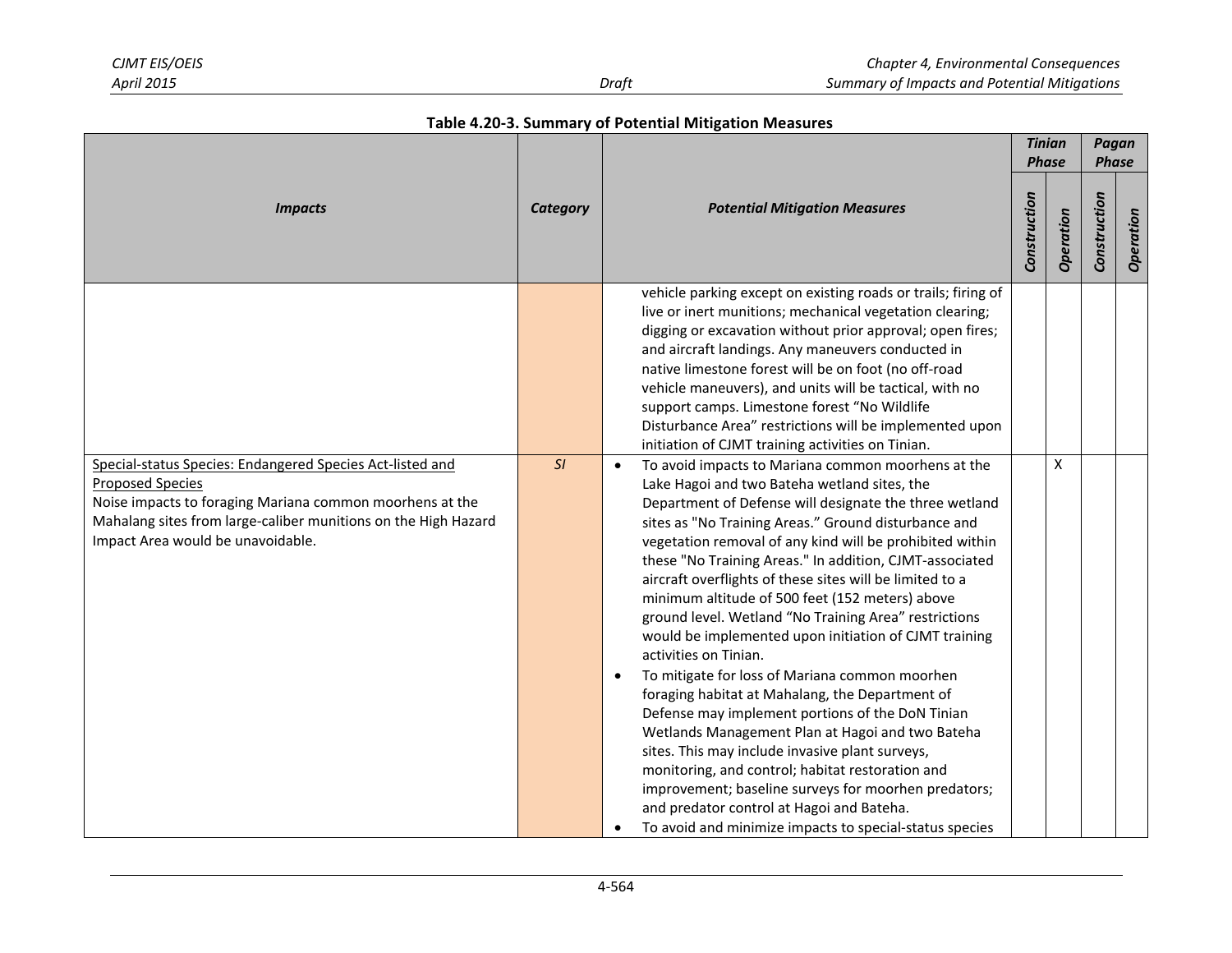|                |                 |                                                                                                                                                                                                                                                                                                                                                                                                                                                                                                                                                                                                                                                                                                                                                                                                                                                                                                                                                                                                                                                                                                                                                                                                                                                                                                                                                                                                                                                                                                                                                                                                                                                                                                                                                |              | <b>Tinian</b><br><b>Phase</b> | Pagan<br><b>Phase</b> |           |
|----------------|-----------------|------------------------------------------------------------------------------------------------------------------------------------------------------------------------------------------------------------------------------------------------------------------------------------------------------------------------------------------------------------------------------------------------------------------------------------------------------------------------------------------------------------------------------------------------------------------------------------------------------------------------------------------------------------------------------------------------------------------------------------------------------------------------------------------------------------------------------------------------------------------------------------------------------------------------------------------------------------------------------------------------------------------------------------------------------------------------------------------------------------------------------------------------------------------------------------------------------------------------------------------------------------------------------------------------------------------------------------------------------------------------------------------------------------------------------------------------------------------------------------------------------------------------------------------------------------------------------------------------------------------------------------------------------------------------------------------------------------------------------------------------|--------------|-------------------------------|-----------------------|-----------|
| <b>Impacts</b> | <b>Category</b> | <b>Potential Mitigation Measures</b>                                                                                                                                                                                                                                                                                                                                                                                                                                                                                                                                                                                                                                                                                                                                                                                                                                                                                                                                                                                                                                                                                                                                                                                                                                                                                                                                                                                                                                                                                                                                                                                                                                                                                                           | Construction | Operation                     | Construction          | Operation |
|                |                 | that use native limestone forest on Tinian, the<br>Department of Defense will implement training<br>restrictions within native limestone forest. All limestone<br>forest habitat within the Military Lease Area will be<br>designated as "No Wildlife Disturbance Areas," with the<br>following actions prohibited: off-road vehicle travel;<br>vehicle parking except on existing roads or trails; firing of<br>live or inert munitions; mechanical vegetation clearing;<br>digging or excavation without prior approval; open fires;<br>and aircraft landings. Any maneuvers conducted in<br>native limestone forest will be on foot (no off-road<br>vehicle maneuvers), and units will be tactical, with no<br>support camps. Limestone forest "No Wildlife<br>Disturbance Area" restrictions will be implemented upon<br>initiation of CJMT training activities on Tinian.<br>To avoid and minimize impacts to nesting sea turtles, the<br>$\bullet$<br>Department of Defense will implement training<br>protocols at all beaches used for amphibious operations<br>on Tinian. Biologists trained in identifying sea turtle<br>nests will survey landing beaches no more than 6 hours<br>prior to the first craft landing or use of other beach<br>landing equipment. Any potential sea turtle nests will be<br>flagged, with a buffer zone of 20 feet (6 meters) from<br>the edge of the nesting activity (area disturbed by the<br>turtle) to ensure complete avoidance. The flagged area<br>will be avoided by landing craft and personnel. Beach<br>training activities will also be coordinated with monthly<br>sea turtle nest monitoring, during which any potential<br>turtle nests will be flagged, with a buffer zone of 20 feet |              |                               |                       |           |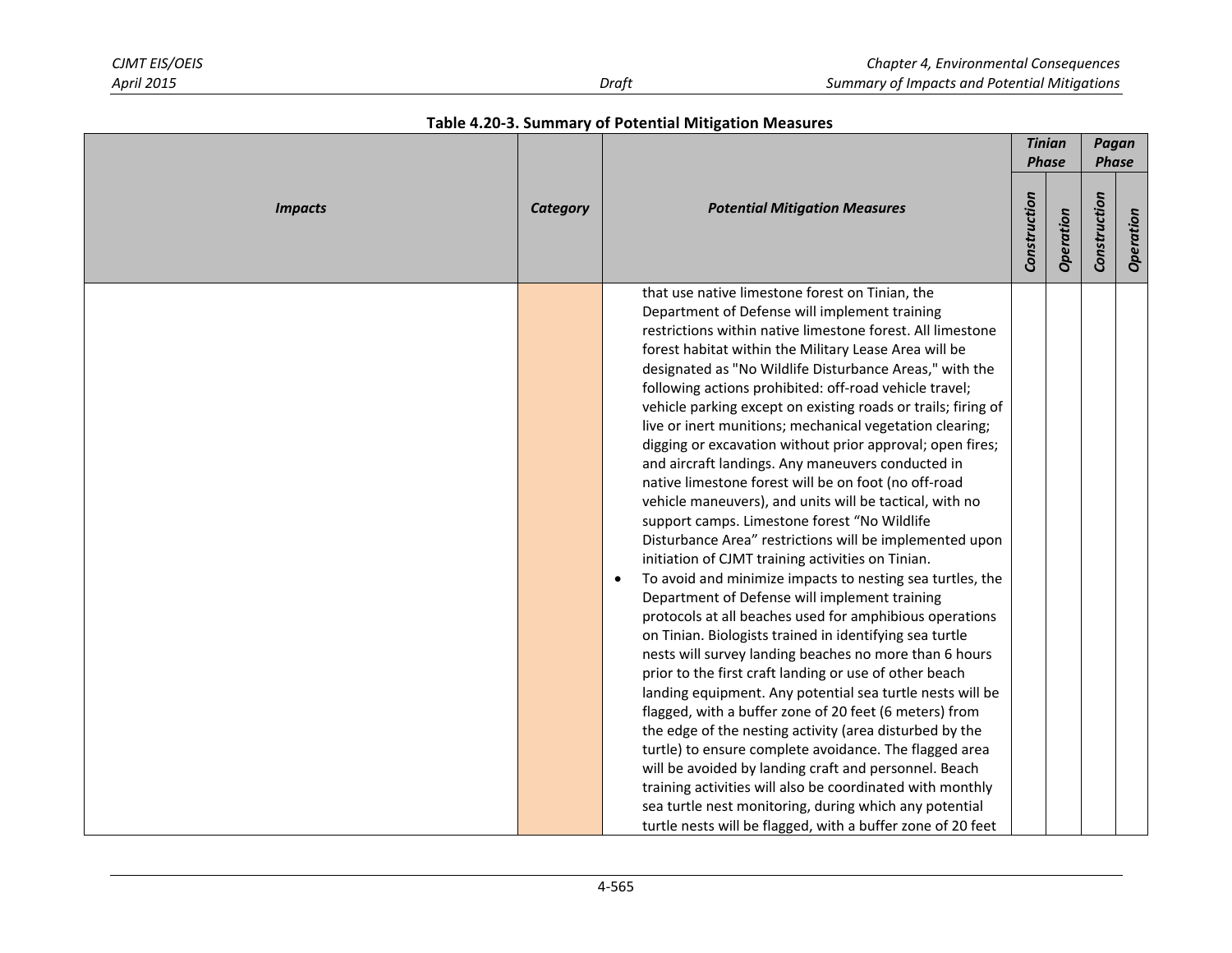|                                                                                                                                                                                                                                                                                                                                                                                                                                                                                                                                                                                                                                                                                                                                                                                                                                                                                                                                                                                                                                                                                                            |    |                                                                                                                                                                                                                                                                                                                                                                                                                                                                                                                                                                                                                                                                                                                                                                                                                                                                                                                                                                                                                                                                                            |                    | <b>Tinian</b><br><b>Phase</b> |              | Pagan<br><b>Phase</b> |
|------------------------------------------------------------------------------------------------------------------------------------------------------------------------------------------------------------------------------------------------------------------------------------------------------------------------------------------------------------------------------------------------------------------------------------------------------------------------------------------------------------------------------------------------------------------------------------------------------------------------------------------------------------------------------------------------------------------------------------------------------------------------------------------------------------------------------------------------------------------------------------------------------------------------------------------------------------------------------------------------------------------------------------------------------------------------------------------------------------|----|--------------------------------------------------------------------------------------------------------------------------------------------------------------------------------------------------------------------------------------------------------------------------------------------------------------------------------------------------------------------------------------------------------------------------------------------------------------------------------------------------------------------------------------------------------------------------------------------------------------------------------------------------------------------------------------------------------------------------------------------------------------------------------------------------------------------------------------------------------------------------------------------------------------------------------------------------------------------------------------------------------------------------------------------------------------------------------------------|--------------------|-------------------------------|--------------|-----------------------|
| <b>Impacts</b>                                                                                                                                                                                                                                                                                                                                                                                                                                                                                                                                                                                                                                                                                                                                                                                                                                                                                                                                                                                                                                                                                             |    | <b>Potential Mitigation Measures</b>                                                                                                                                                                                                                                                                                                                                                                                                                                                                                                                                                                                                                                                                                                                                                                                                                                                                                                                                                                                                                                                       | Construction       | Operation                     | Construction | Operation             |
|                                                                                                                                                                                                                                                                                                                                                                                                                                                                                                                                                                                                                                                                                                                                                                                                                                                                                                                                                                                                                                                                                                            |    | (6 meters) to ensure avoidance. If an active nest with a<br>pre-hatch hole is discovered on a beach during<br>monitoring, night training over the next 5 nights will be<br>conducted only on other beaches. If beach sand is<br>compacted by landing craft, the beach topography will<br>be restored within 3 days using non-mechanized<br>methods (e.g., rakes or other hand tools). The<br>Department of Defense will implement beach training<br>protocols upon initiation of CJMT amphibious training<br>activities.                                                                                                                                                                                                                                                                                                                                                                                                                                                                                                                                                                   |                    |                               |              |                       |
| Special-status Species: Migratory Bird Treaty Act-listed Species<br>Alternative 1: The removal of 1,745 acres (706 hectares) of<br>$\bullet$<br>forested and herbaceous scrub habitats (including Tinian<br>Military Retention Land for Wildlife Conservation) used by<br>native landbirds, including the collared kingfisher, Mariana<br>fruit dove, and white-throated ground-dove, would be<br>unavoidable.<br>Alternative 2: The removal of 1,883 acres (762 hectares) of<br>$\bullet$<br>forested and herbaceous scrub habitats (including Tinian<br>Military Retention Land for Wildlife Conservation) used by<br>native landbirds, including the collared kingfisher, Mariana<br>fruit dove, and white-throated ground-dove, would be<br>unavoidable.<br>Alternative 3: The removal of 1,862 acres (754 hectares) of<br>$\bullet$<br>forested and herbaceous scrub habitats (including Tinian<br>Military Retention Land for Wildlife Conservation) used by<br>native landbirds, including the collared kingfisher, Mariana<br>fruit dove, and white-throated ground-dove, would be<br>unavoidable. | SI | Department of Defense may implement forest<br>$\bullet$<br>enhancement in areas of tangantangan or herbaceous<br>scrub habitat to replace the mixed introduced forest and<br>herbaceous scrub removed during construction. Forest<br>enhancement would include removal of non-native<br>vegetation and establishment of native species that are<br>characteristic of native forest habitats.<br>Department of Defense may establish a conservation<br>area for the protection of the Tinian monarch and other<br>wildlife species with one or more conservation sites<br>within the Military Lease Area. Forest enhancement and<br>invasive species control may also be implemented within<br>the wildlife conservation site(s).<br>To avoid and minimize impacts to Migratory Bird Treaty<br>Act-listed species that use native limestone forest on<br>Tinian, the Department of Defense will implement<br>training restrictions within native limestone forest. All<br>limestone forest habitat within the Military Lease Area<br>will be designated as "No Wildlife Disturbance Areas," | $\pmb{\mathsf{X}}$ |                               |              |                       |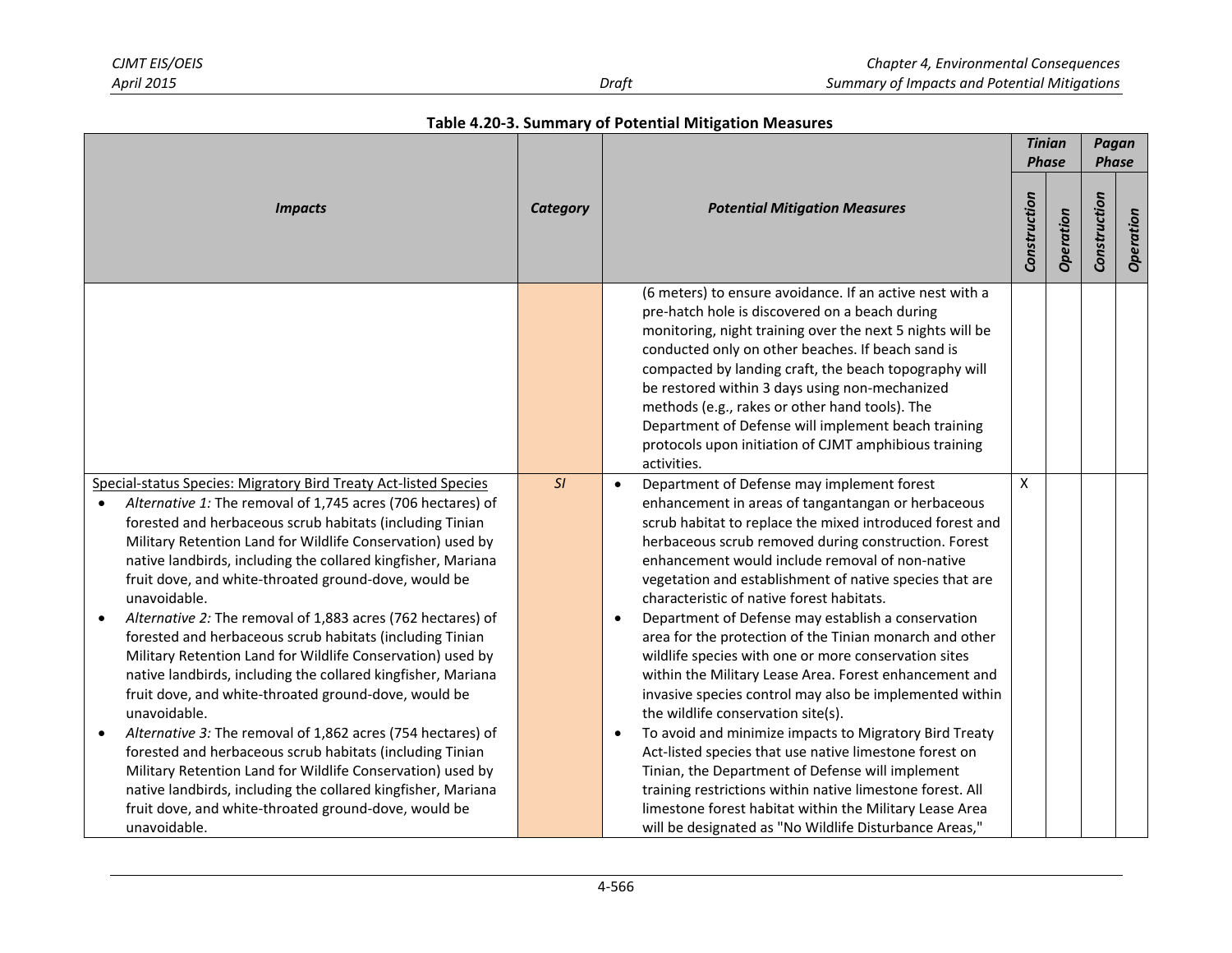|                |                 |                                                                                                                                                                                                                                                                                                                                                                                                                                                                                                                                                                                                                                                                                                                                                                                                                                                                                                                                                                                                                                                                                                                                                                                                                                                                                                                                                                                                                                                                                                                                                                                                                                                                                  |              | <b>Tinian</b><br><b>Phase</b> | Pagan<br><b>Phase</b> |           |
|----------------|-----------------|----------------------------------------------------------------------------------------------------------------------------------------------------------------------------------------------------------------------------------------------------------------------------------------------------------------------------------------------------------------------------------------------------------------------------------------------------------------------------------------------------------------------------------------------------------------------------------------------------------------------------------------------------------------------------------------------------------------------------------------------------------------------------------------------------------------------------------------------------------------------------------------------------------------------------------------------------------------------------------------------------------------------------------------------------------------------------------------------------------------------------------------------------------------------------------------------------------------------------------------------------------------------------------------------------------------------------------------------------------------------------------------------------------------------------------------------------------------------------------------------------------------------------------------------------------------------------------------------------------------------------------------------------------------------------------|--------------|-------------------------------|-----------------------|-----------|
| <b>Impacts</b> | <b>Category</b> | <b>Potential Mitigation Measures</b>                                                                                                                                                                                                                                                                                                                                                                                                                                                                                                                                                                                                                                                                                                                                                                                                                                                                                                                                                                                                                                                                                                                                                                                                                                                                                                                                                                                                                                                                                                                                                                                                                                             | Construction | Operation                     | Construction          | Operation |
|                |                 | with the following actions prohibited: off-road vehicle<br>travel; vehicle parking except on existing roads or trails;<br>firing of live or inert munitions; mechanical vegetation<br>clearing; digging or excavation without prior approval;<br>open fires; and aircraft landings. Any maneuvers<br>conducted in native limestone forest will be on foot (no<br>off-road vehicle maneuvers), and units will be tactical,<br>with no support camps. Limestone forest "No Wildlife<br>Disturbance Area" restrictions will be implemented upon<br>initiation of CJMT training activities on Tinian.<br>To improve habitat quality for native wildlife on Tinian,<br>$\bullet$<br>Department of Defense may implement monitoring and<br>control of non-native species within forest habitat,<br>including control of invasive plant, mammal, and insect<br>species.<br>To avoid and minimize impacts to Mariana fruit bats and<br>$\bullet$<br>sea turtles, hooded lights will be used to the maximum<br>extent practicable at all new roads and facilities within<br>sea turtle nesting habitat and fruit bat foraging and<br>roosting habitat. "Night-adapted" lights will be installed<br>in the briefing and bleacher areas. Illumination of<br>forests, coastlines, and beaches will be kept to an<br>absolute minimum. Lighting will be designed to meet<br>minimum safety, anti-terrorism, and force protection<br>requirements.<br>To avoid impacts to Migratory Bird Treaty Act-listed<br>$\bullet$<br>species that use the Lake Hagoi and two Bateha wetland<br>sites, the Department of Defense will designate the<br>three wetland sites as "No Training Areas." Ground |              |                               |                       |           |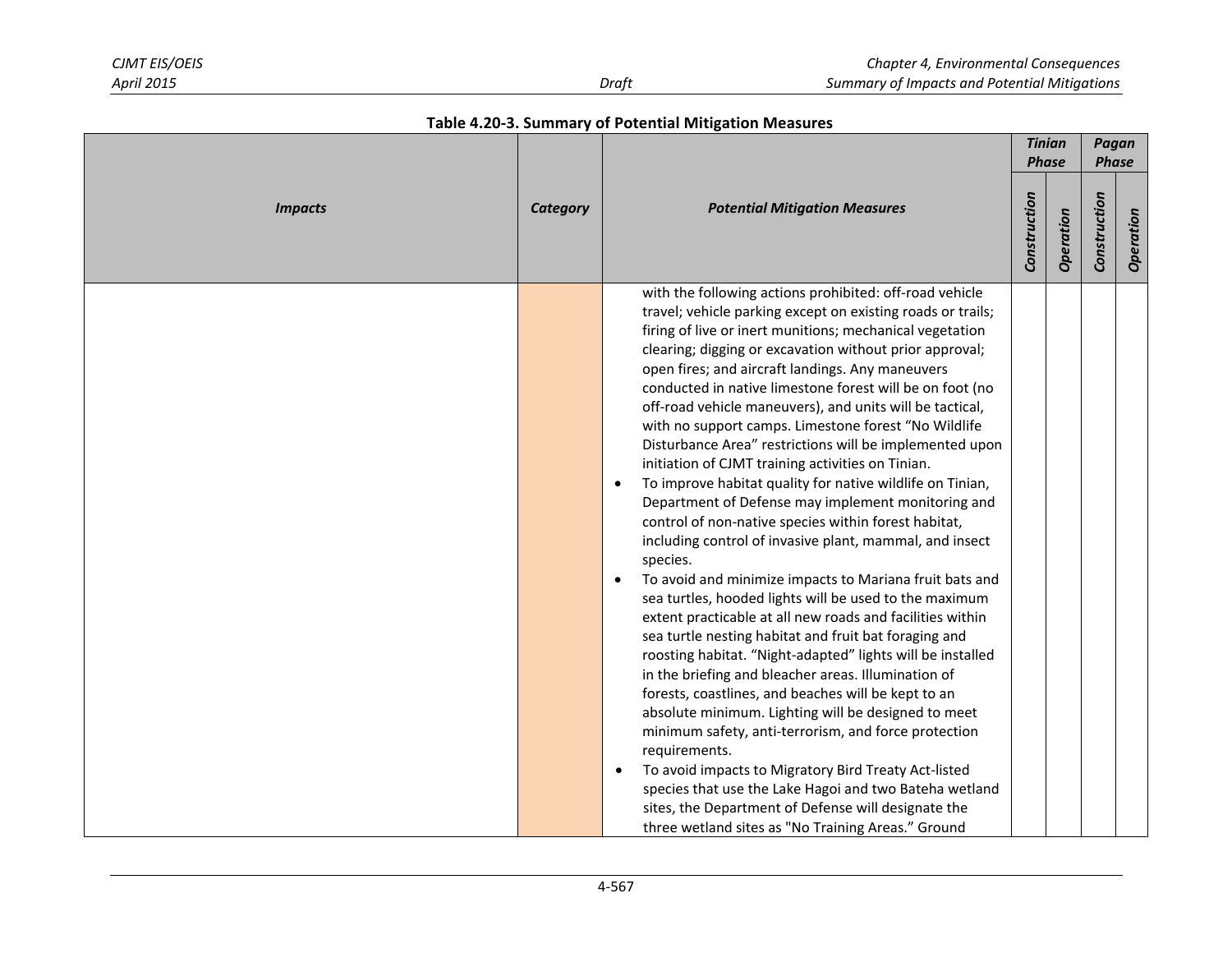| Table 4.20-3. Summary of Potential Mitigation Measures |  |  |  |  |
|--------------------------------------------------------|--|--|--|--|
|--------------------------------------------------------|--|--|--|--|

|                                                                                                                                                                                                                                                                                                         |    |                                                                                                                                                                                                                                                                                                                                                                                                                                                                                                                                                                                                                                                                                                                                                                                                                                            |                              |           | Pagan<br><b>Phase</b> |           |
|---------------------------------------------------------------------------------------------------------------------------------------------------------------------------------------------------------------------------------------------------------------------------------------------------------|----|--------------------------------------------------------------------------------------------------------------------------------------------------------------------------------------------------------------------------------------------------------------------------------------------------------------------------------------------------------------------------------------------------------------------------------------------------------------------------------------------------------------------------------------------------------------------------------------------------------------------------------------------------------------------------------------------------------------------------------------------------------------------------------------------------------------------------------------------|------------------------------|-----------|-----------------------|-----------|
| <b>Impacts</b>                                                                                                                                                                                                                                                                                          |    | <b>Potential Mitigation Measures</b>                                                                                                                                                                                                                                                                                                                                                                                                                                                                                                                                                                                                                                                                                                                                                                                                       | <b>Phase</b><br>Construction | Operation | Construction          | Operation |
|                                                                                                                                                                                                                                                                                                         |    | disturbance and vegetation removal of any kind will be<br>prohibited within these "No Training Areas." In addition,<br>CJMT-associated aircraft overflights of these sites will be<br>limited to a minimum altitude of 500 feet (152 meters)<br>above ground level. Wetland "No Training Area"<br>restrictions would be implemented upon initiation of<br>CJMT training activities on Tinian.                                                                                                                                                                                                                                                                                                                                                                                                                                              |                              |           |                       |           |
| <b>Pagan Vegetation Communities</b><br>Loss of 20 acres (8 hectares) of native forest habitat would result<br>in an unavoidable impact.                                                                                                                                                                 | SI | To minimize the effects of construction on native<br>vegetation communities on Pagan, Department of<br>Defense may facilitate native habitat regeneration on<br>Pagan by implementing feral ungulate removal. This<br>would consist of active control (i.e. trapping, snaring,<br>shooting) of animals, with the goal of eradicating all feral<br>ungulates from southern Pagan.                                                                                                                                                                                                                                                                                                                                                                                                                                                           |                              |           | X                     |           |
| Pagan Special-status Species, Endangered Species Act-listed and<br>Proposed Species and CNMI-listed Species<br>Large-caliber weapons firing would result in direct impacts to<br>Mariana fruit bats associated with the northeastern colony and<br>on the isthmus colony. Impacts would be unavoidable. | SI | To minimize the effects of operations on Mariana fruit<br>bats on Pagan, Department of Defense would facilitate<br>native habitat regeneration on southern Pagan by<br>implementing feral goat and pig removal. This would<br>consist of active control (i.e. trapping, snaring, shooting)<br>of animals, with the goal of eradicating all feral ungulates<br>from southern Pagan.<br>To improve habitat quality for Mariana fruit bats on<br>Pagan, Department of Defense may implement<br>monitoring and control of non-native invasive species<br>within forest habitat, including control of invasive plant,<br>mammal, and insect species.<br>To avoid and minimize impacts to the Mariana fruit bat,<br>$\bullet$<br>Micronesian megapode, and tree snails, the Department<br>of Defense will implement training restrictions within |                              |           |                       | X         |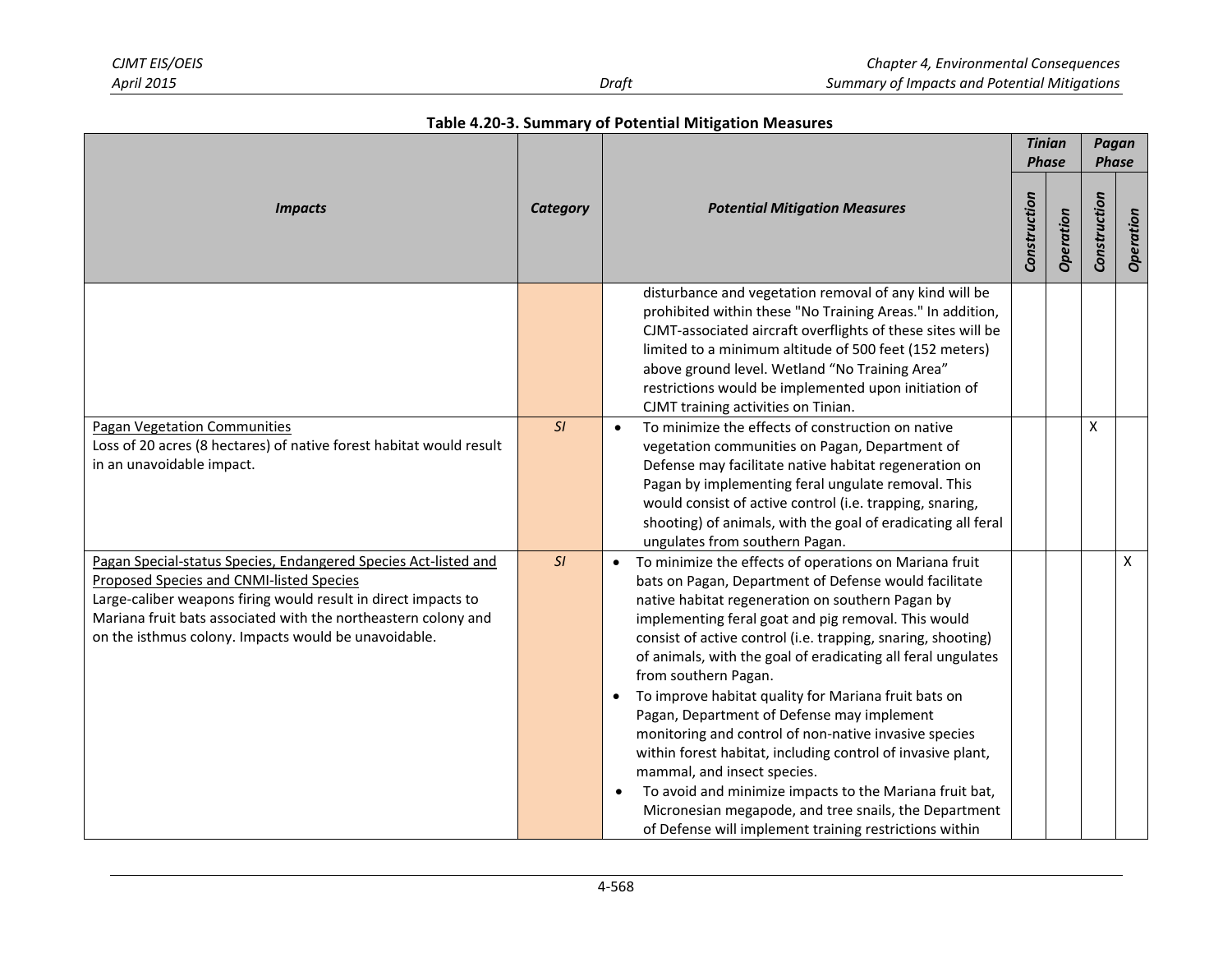|                | Category |                                                                                                                                                                                                                                                                                                                                                                                                                                                                                                                                                                                                                                                                                                                                                                                                                                                                                                                                                                                                                                                                                                                                                                                                                                  |              | <b>Tinian</b><br><b>Phase</b> | Pagan<br><b>Phase</b> |           |
|----------------|----------|----------------------------------------------------------------------------------------------------------------------------------------------------------------------------------------------------------------------------------------------------------------------------------------------------------------------------------------------------------------------------------------------------------------------------------------------------------------------------------------------------------------------------------------------------------------------------------------------------------------------------------------------------------------------------------------------------------------------------------------------------------------------------------------------------------------------------------------------------------------------------------------------------------------------------------------------------------------------------------------------------------------------------------------------------------------------------------------------------------------------------------------------------------------------------------------------------------------------------------|--------------|-------------------------------|-----------------------|-----------|
| <b>Impacts</b> |          | <b>Potential Mitigation Measures</b>                                                                                                                                                                                                                                                                                                                                                                                                                                                                                                                                                                                                                                                                                                                                                                                                                                                                                                                                                                                                                                                                                                                                                                                             | Construction | Operation                     | Construction          | Operation |
|                |          | native forest on southern Pagan. All native forest habitat<br>on southern Pagan will be designated as "No Wildlife<br>Disturbance Areas," with the following actions<br>prohibited: vehicle maneuvers; firing of live or inert<br>munitions; mechanical vegetation clearing; digging or<br>excavation without prior approval; open fires; flights<br>below 500 feet (152 meters) above ground level, with<br>the exception of personnel insertion/extraction via<br>helicopter; and aircraft landings. Any maneuvers<br>conducted in native forest will be on foot. In addition to<br>restricting aircraft flights to a minimum of 500 feet (152<br>meters) above ground level in southern Pagan, a 0.5-<br>mile (0.8-kilometer) lateral buffer zone will be<br>established for the two fruit bat colonies in southern<br>Pagan. In addition to avoiding and minimizing noise<br>disturbance to fruit bat colonies, the proposed 0.5-mile<br>(0.8-kilometer) buffer zone around each colony will<br>significantly reduce the potential for aircraft strikes of<br>fruit bats. Native forest "No Wildlife Disturbance Area"<br>restrictions will be implemented upon initiation of CJMT<br>training activities on southern Pagan. |              |                               |                       |           |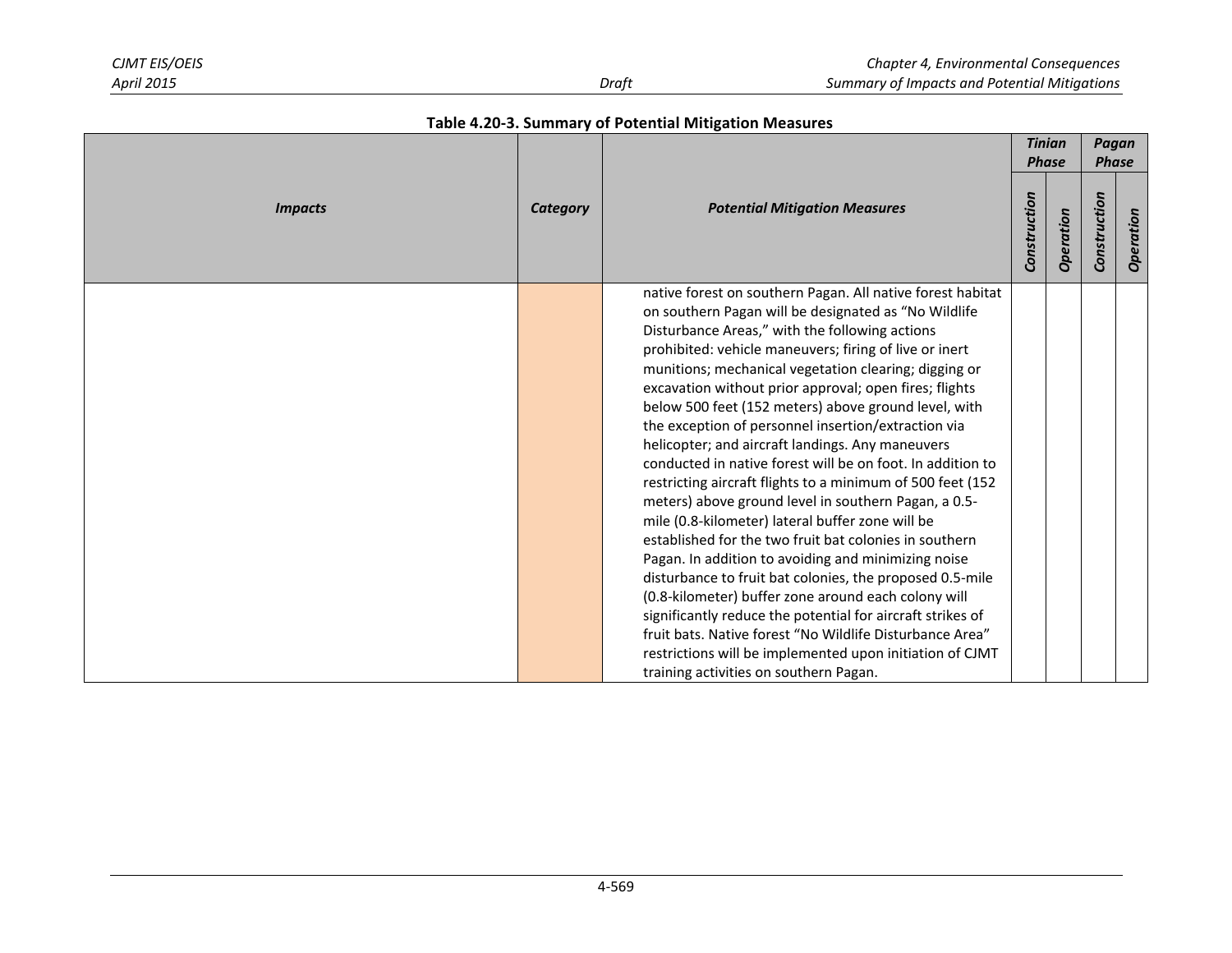| Table 4.20-3. Summary of Potential Mitigation Measures |  |  |  |  |
|--------------------------------------------------------|--|--|--|--|
|--------------------------------------------------------|--|--|--|--|

| <b>Impacts</b>                      |                                                                                                                                                                                                                                                                                                                                                                                                                                                                                                                                                                                                                                                                                                                                                                                                                                                                                                             |                 | <b>Potential Mitigation Measures</b>                                                                                                                                                                                                                                                                                                                                                                                                                                                                                                                                                                                                                                   |   | <b>Tinian</b><br><b>Phase</b> |              | Pagan<br><b>Phase</b> |  |
|-------------------------------------|-------------------------------------------------------------------------------------------------------------------------------------------------------------------------------------------------------------------------------------------------------------------------------------------------------------------------------------------------------------------------------------------------------------------------------------------------------------------------------------------------------------------------------------------------------------------------------------------------------------------------------------------------------------------------------------------------------------------------------------------------------------------------------------------------------------------------------------------------------------------------------------------------------------|-----------------|------------------------------------------------------------------------------------------------------------------------------------------------------------------------------------------------------------------------------------------------------------------------------------------------------------------------------------------------------------------------------------------------------------------------------------------------------------------------------------------------------------------------------------------------------------------------------------------------------------------------------------------------------------------------|---|-------------------------------|--------------|-----------------------|--|
|                                     |                                                                                                                                                                                                                                                                                                                                                                                                                                                                                                                                                                                                                                                                                                                                                                                                                                                                                                             | <b>Category</b> |                                                                                                                                                                                                                                                                                                                                                                                                                                                                                                                                                                                                                                                                        |   | Operation                     | Construction | Operation             |  |
|                                     | <b>MARINE BIOLOGY</b>                                                                                                                                                                                                                                                                                                                                                                                                                                                                                                                                                                                                                                                                                                                                                                                                                                                                                       |                 |                                                                                                                                                                                                                                                                                                                                                                                                                                                                                                                                                                                                                                                                        |   |                               |              |                       |  |
| $\bullet$<br>$\bullet$<br>$\bullet$ | Marine Habitat and Essential Fish Habitat<br>Construction of underwater landing areas for Amphibious<br>Assault Vehicles at Unai Chulu would result in the loss of<br>20.6 acres (8.3 hectares) of marine habitat within these<br>areas impacted by direct and indirect physical disturbance<br>stressors at Unai Chulu.<br>Construction would cause short- and long-term impacts to<br>ecological function, including abundance/distribution of<br>marine organisms.<br>Construction would result in loss/alteration of hard-bottom<br>habitat and bathymetry.                                                                                                                                                                                                                                                                                                                                             | SI              | DoD may consider transplantation of coral species.<br>$\bullet$<br>DoD may consider debris removal and disposal as a one-<br>$\bullet$<br>time effort to collect large quantities of debris from a<br>area such as Dankulo Beach on Tinian.<br>DoD may consider recreational mooring Buoys and/or<br>$\bullet$<br>Fish Aggregation Devices to avoid impacts to coral by<br>dropping anchors and to reduce the potential effects on<br>access to fishing areas.<br>Implementation of Marine Species Awareness Training<br>$\bullet$<br>for all lookouts and other key personnel.<br>Additional measures may be recommended during<br>$\bullet$<br>agency consultations. | X | X                             |              |                       |  |
| $\bullet$                           | Marine Invertebrates<br>A total area of 20.6 acres (8.3 hectares) of marine habitat<br>that includes coral reef substrate (coral colonies and coral<br>reef habitat) and supports populations of non-coral<br>invertebrates would be directly and indirectly impacted by<br>the construction of the Amphibious Assault Vehicle landing<br>area at Unai Chulu. Adjacent corals outside the Amphibious<br>Assault Vehicles landing areas may be indirectly impacted<br>from the construction activities due to movement of coral<br>rubble, and from the movement of mobile species out of the<br>construction area. Construction would cause direct loss of<br>coral reef substrate: 10.3 acres (4.1 hectares).<br>Amphibious training activities at Unai Babui would directly<br>impact 3.05 acres (1.2 hectares), 3.83 acres (1.55 hectares)<br>would be directly impacted at Unai Lam Lam, and 4.50 acres | SI              | See above, Potential Mitigation Projects to Offset Impacts to<br>Coral.                                                                                                                                                                                                                                                                                                                                                                                                                                                                                                                                                                                                | X | $\pmb{\mathsf{X}}$            |              |                       |  |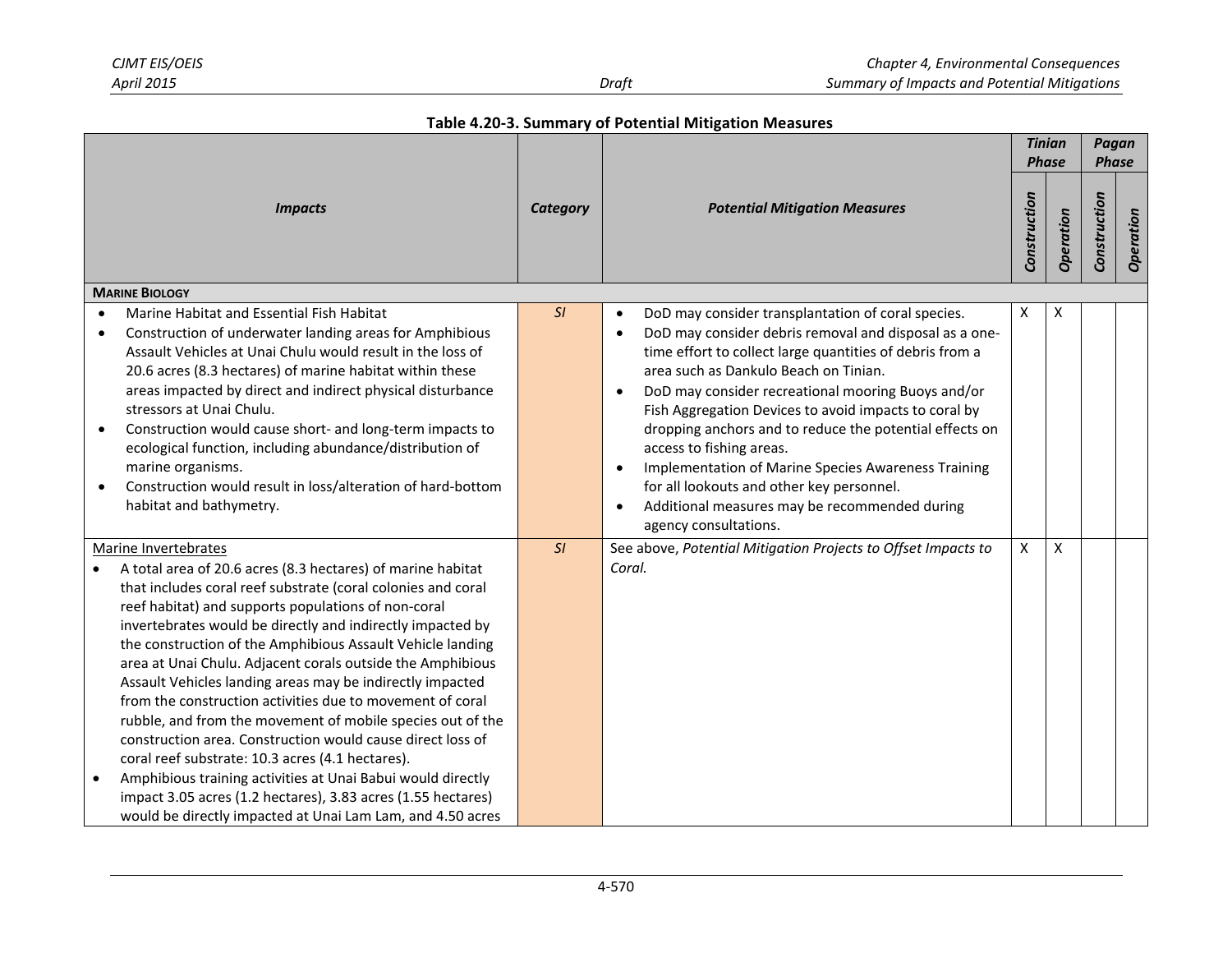|                                                                                                                                                                                                                                                                                                                                                                                                                                                                                                                                                                                                                                                                                                                                            | <b>Category</b> | <b>Potential Mitigation Measures</b>                                                                                                                                                                                                                                                                                                                                                                                                                                                                                                                                                                                             |   | <b>Tinian</b><br><b>Phase</b> |              | Pagan<br><b>Phase</b> |  |
|--------------------------------------------------------------------------------------------------------------------------------------------------------------------------------------------------------------------------------------------------------------------------------------------------------------------------------------------------------------------------------------------------------------------------------------------------------------------------------------------------------------------------------------------------------------------------------------------------------------------------------------------------------------------------------------------------------------------------------------------|-----------------|----------------------------------------------------------------------------------------------------------------------------------------------------------------------------------------------------------------------------------------------------------------------------------------------------------------------------------------------------------------------------------------------------------------------------------------------------------------------------------------------------------------------------------------------------------------------------------------------------------------------------------|---|-------------------------------|--------------|-----------------------|--|
| <b>Impacts</b>                                                                                                                                                                                                                                                                                                                                                                                                                                                                                                                                                                                                                                                                                                                             |                 |                                                                                                                                                                                                                                                                                                                                                                                                                                                                                                                                                                                                                                  |   | Operation                     | Construction | Operation             |  |
| (1.82 hectares) of marine habitat, including corals and coral<br>reef habitat, would be directly impacted at Unai Masalok.                                                                                                                                                                                                                                                                                                                                                                                                                                                                                                                                                                                                                 |                 |                                                                                                                                                                                                                                                                                                                                                                                                                                                                                                                                                                                                                                  |   |                               |              |                       |  |
| Special-status Species - Coral<br>Construction of the Amphibious Assault Vehicle landing area<br>would cause a loss of 1,344 Acropora globiceps coral colonies<br>at Unai Chulu.<br>At Unai Chulu, an estimate of 995 colonies of Acropora<br>globiceps would be likely to be directly affected by training<br>activities. At Unai Babui, an estimate of 381 colonies of<br>Acropora globiceps would be likely to be directly affected by<br>amphibious landings; at Unai Lam Lam, an estimate of 550<br>colonies of Acropora globiceps would likely be directly<br>affected by amphibious landings; and at Unai Masalok, an<br>estimate of 22 colonies of Acropora globiceps would likely be<br>directly affected by amphibious landings. | SI              | See above, Potential Mitigation Projects to Offset<br>$\bullet$<br>Impacts to Coral.                                                                                                                                                                                                                                                                                                                                                                                                                                                                                                                                             | X | X                             |              |                       |  |
| Special-status Species - Coral<br>Amphibious training activities would cause a loss of 1 Acropora<br>globiceps coral colony at Green Beach and an estimated 10,609<br>colonies at South Beach.                                                                                                                                                                                                                                                                                                                                                                                                                                                                                                                                             | SI              | DoD may consider transplantation of coral species.<br>$\bullet$<br>DoD may consider debris removal and disposal as a one-<br>$\bullet$<br>time effort to collect large quantities of debris from an<br>area such as Gold Beach.<br>DoD may consider recreational mooring Buoys and/or<br>Fish Aggregation Devices to avoid impacts to coral by<br>dropping anchors and to reduce the potential effects on<br>access to fishing areas.<br>Implementation of Marine Species Awareness Training<br>$\bullet$<br>for all lookouts and other key personnel.<br>Additional measures may be recommended during<br>agency consultations. |   |                               |              | X                     |  |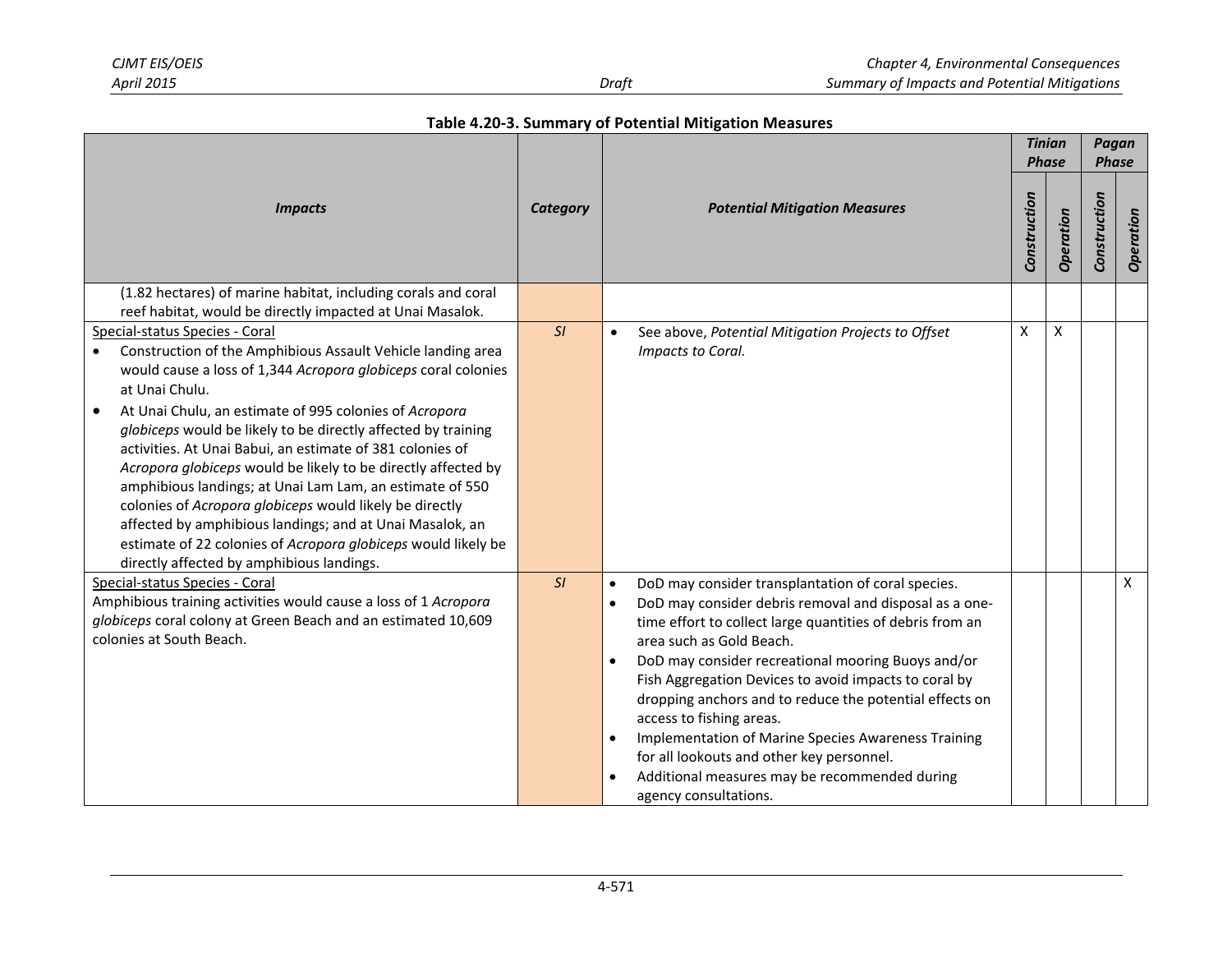|  |  | Table 4.20-3. Summary of Potential Mitigation Measures |  |  |
|--|--|--------------------------------------------------------|--|--|
|--|--|--------------------------------------------------------|--|--|

| <b>Impacts</b>                                                                                                                                                                                                                                                                                                                                                                                                                                                                                                                                                                                                                                                                                                                                                                                                                                                                                                                                                                                                                                                                                                                                                                                                                                                                                                                                                                                                                                                                                                                                                                                                                                                                                                                                                                                           |                           | <b>Potential Mitigation Measures</b>                                                                                                                                                                                                                                                                                                                                                                                                                                                                                                                    |   | <b>Tinian</b><br><b>Phase</b> |              | Pagan<br><b>Phase</b> |
|----------------------------------------------------------------------------------------------------------------------------------------------------------------------------------------------------------------------------------------------------------------------------------------------------------------------------------------------------------------------------------------------------------------------------------------------------------------------------------------------------------------------------------------------------------------------------------------------------------------------------------------------------------------------------------------------------------------------------------------------------------------------------------------------------------------------------------------------------------------------------------------------------------------------------------------------------------------------------------------------------------------------------------------------------------------------------------------------------------------------------------------------------------------------------------------------------------------------------------------------------------------------------------------------------------------------------------------------------------------------------------------------------------------------------------------------------------------------------------------------------------------------------------------------------------------------------------------------------------------------------------------------------------------------------------------------------------------------------------------------------------------------------------------------------------|---------------------------|---------------------------------------------------------------------------------------------------------------------------------------------------------------------------------------------------------------------------------------------------------------------------------------------------------------------------------------------------------------------------------------------------------------------------------------------------------------------------------------------------------------------------------------------------------|---|-------------------------------|--------------|-----------------------|
|                                                                                                                                                                                                                                                                                                                                                                                                                                                                                                                                                                                                                                                                                                                                                                                                                                                                                                                                                                                                                                                                                                                                                                                                                                                                                                                                                                                                                                                                                                                                                                                                                                                                                                                                                                                                          |                           |                                                                                                                                                                                                                                                                                                                                                                                                                                                                                                                                                         |   | Operation                     | Construction | Operation             |
| <b>CULTURAL RESOURCES</b>                                                                                                                                                                                                                                                                                                                                                                                                                                                                                                                                                                                                                                                                                                                                                                                                                                                                                                                                                                                                                                                                                                                                                                                                                                                                                                                                                                                                                                                                                                                                                                                                                                                                                                                                                                                |                           |                                                                                                                                                                                                                                                                                                                                                                                                                                                                                                                                                         |   |                               |              |                       |
| All Tinian alternatives would have a significant direct impact on<br>historic properties in the Military Lease Area, immediately north<br>of Tinian International Airport runways, and at the Port of Tinian.<br>Tinian Alternative 1 would have a significant direct impact to<br>172 historic properties from construction and to 15 historic<br>properties from operations, as well as significant indirect<br>impacts to 4 historic properties. These historic properties<br>include the North Field National Historic Landmark; Pre-<br>Contact latte sites, pottery scatters, and rock shelters; pre-<br>World War II Japanese farms and shrines; World War II-era<br>Japanese and American military sites; and potential<br>traditional cultural properties.<br>Tinian Alternative 2 would have a significant direct impact to<br>$\bullet$<br>182 historic properties from construction and to 15 historic<br>properties from operations, as well as significant indirect<br>impacts to 4 historic properties. These historic properties<br>include. North Field National Historic Landmark; Pre-Contact<br>latte sites, pottery scatters, and rock shelters; pre-World<br>War II Japanese farms and shrines; World War II-era<br>Japanese and American military sites; and potential<br>traditional cultural properties.<br>Tinian Alternative 3 would have a significant direct impact to<br>$\bullet$<br>179 historic properties from construction and to 15 historic<br>properties from operation, as well as significant indirect<br>impacts to 4 historic properties. These historic properties<br>include the North Field National Historic Landmark; Pre-<br>Contact latte sites, pottery scatters, and rock shelters; pre-<br>World War II Japanese farms and shrines; World War II-era | SI<br>mitigated<br>to LSI | Measures to mitigate significant impacts to historic properties<br>will be identified through consultation with the CNMI Historic<br>Preservation Officer, Advisory Council on Historic<br>Preservation, National Park Service, and other interested<br>parties representing the interests of the local government<br>and the public. These measures, which may include data<br>recovery excavations, archaeological monitoring,<br>documentation, public education, and/or other appropriate<br>measures, will be formalized in an agreement document. | Χ | X                             |              |                       |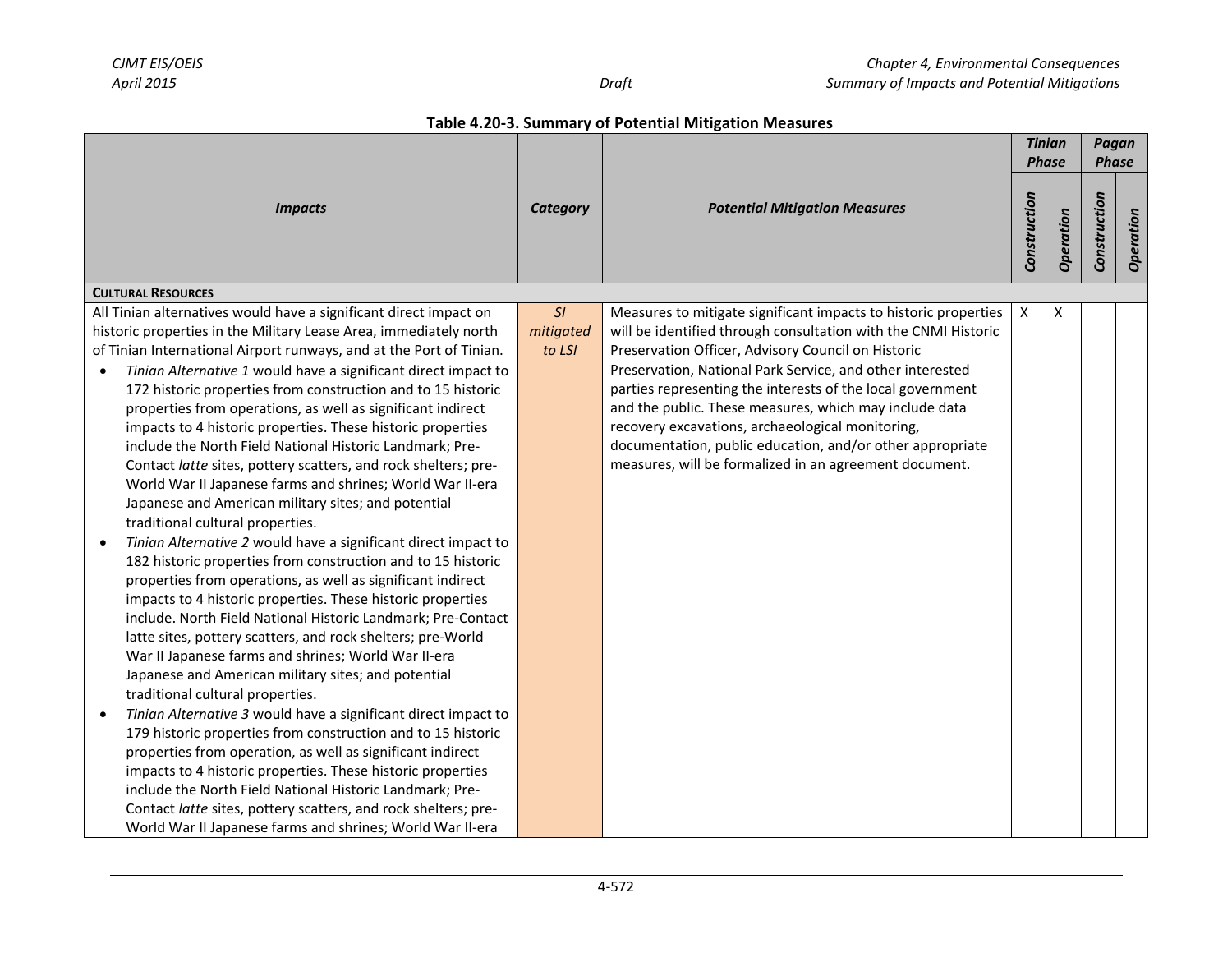|                                                                                                                                                                                                                                                                                                                                                                                                                                                                                                                                                                                                                                                                                                                                                                                                                                                                                                                                                                                | <b>Category</b>           | <b>Potential Mitigation Measures</b>                                                                                                                                                                                                                                                                                                                                                                                                                                                                                                                    |  | <b>Tinian</b><br><b>Phase</b> |              | Pagan<br><b>Phase</b> |  |
|--------------------------------------------------------------------------------------------------------------------------------------------------------------------------------------------------------------------------------------------------------------------------------------------------------------------------------------------------------------------------------------------------------------------------------------------------------------------------------------------------------------------------------------------------------------------------------------------------------------------------------------------------------------------------------------------------------------------------------------------------------------------------------------------------------------------------------------------------------------------------------------------------------------------------------------------------------------------------------|---------------------------|---------------------------------------------------------------------------------------------------------------------------------------------------------------------------------------------------------------------------------------------------------------------------------------------------------------------------------------------------------------------------------------------------------------------------------------------------------------------------------------------------------------------------------------------------------|--|-------------------------------|--------------|-----------------------|--|
| <b>Impacts</b>                                                                                                                                                                                                                                                                                                                                                                                                                                                                                                                                                                                                                                                                                                                                                                                                                                                                                                                                                                 |                           |                                                                                                                                                                                                                                                                                                                                                                                                                                                                                                                                                         |  | Operation                     | Construction | Operation             |  |
| Japanese and American military sites; and potential                                                                                                                                                                                                                                                                                                                                                                                                                                                                                                                                                                                                                                                                                                                                                                                                                                                                                                                            |                           |                                                                                                                                                                                                                                                                                                                                                                                                                                                                                                                                                         |  |                               |              |                       |  |
| traditional cultural properties.                                                                                                                                                                                                                                                                                                                                                                                                                                                                                                                                                                                                                                                                                                                                                                                                                                                                                                                                               |                           |                                                                                                                                                                                                                                                                                                                                                                                                                                                                                                                                                         |  |                               |              |                       |  |
| All Pagan alternatives would have a significant direct impact to<br>historic properties.<br>Pagan Alternative 1 would have a significant direct impact<br>to 27 historic properties and resources of cultural<br>importance in the range complexes and expeditionary area<br>due to vegetation clearance, as well as 54 historic properties<br>due to operations. These historic properties include Pre-<br>Contact latte complexes, pre-World War II Japanese<br>Administration sites, and World War II-era Japanese<br>defensive sites.<br>Pagan Alternative 2 would have a significant direct impact<br>to 25 historic properties and resources of cultural<br>importance in the range complexes and expeditionary area<br>due to construction, as well as 50 historic properties due to<br>operations. These historic properties include Pre-Contact<br>latte complexes, pre-World War II Japanese Administration<br>sites, and World War II-era Japanese defensive sites. | SI<br>mitigated<br>to LSI | Measures to mitigate significant impacts to historic properties<br>will be identified through consultation with the CNMI Historic<br>Preservation Officer, Advisory Council on Historic<br>Preservation, National Park Service, and other interested<br>parties representing the interests of the local government<br>and the public. These measures, which may include data<br>recovery excavations, archaeological monitoring,<br>documentation, public education, and/or other appropriate<br>measures, will be formalized in an agreement document. |  |                               | X            | X                     |  |

*Legend*: *LSI* = less than significant impact; *SI* = significant impact. Shading is used to highlight the significant impacts.

*Note:* Mitigation measures only change the significance of impacts where noted.